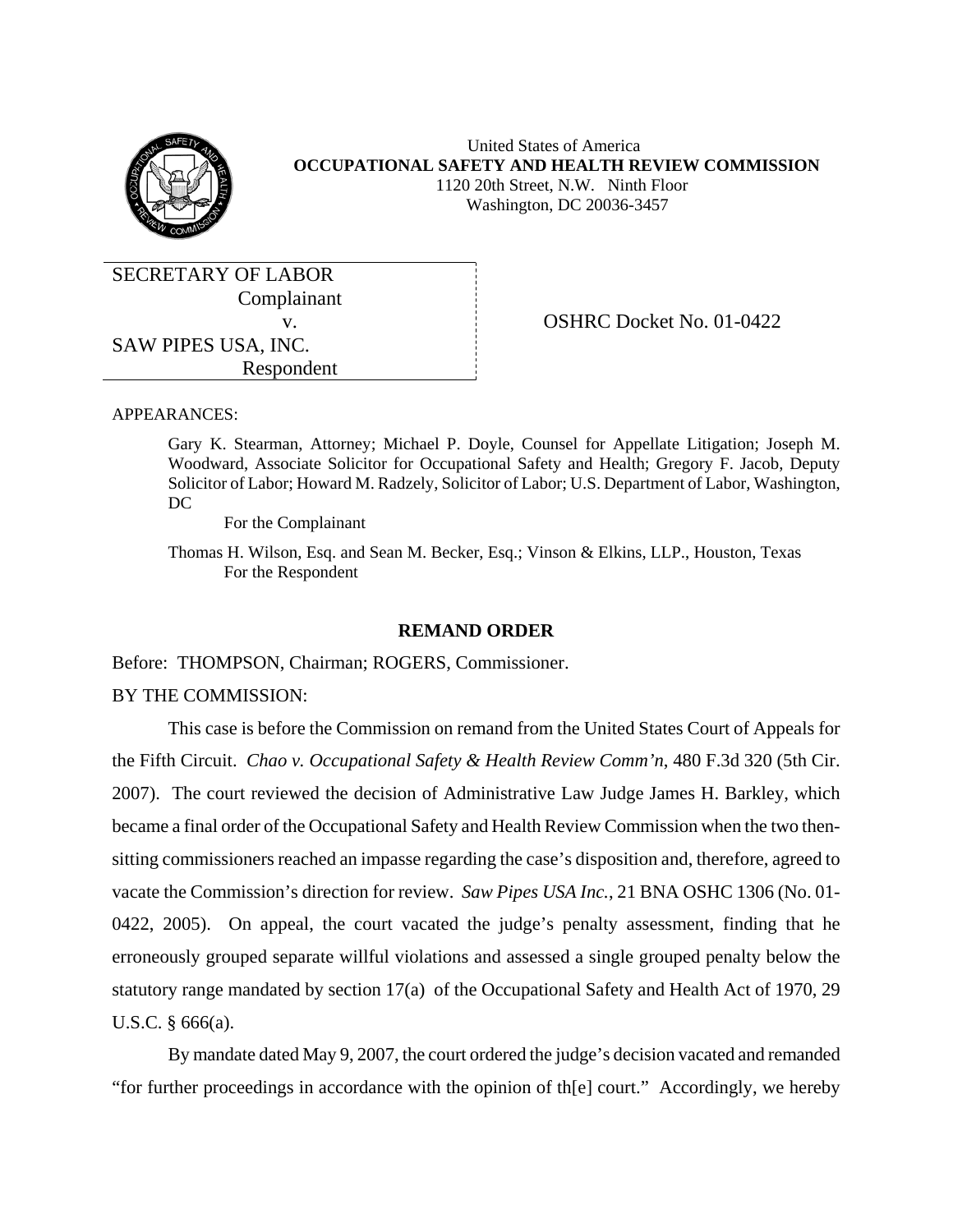remand this case to the judge for further proceedings consistent with the court's opinion.

SO ORDERED.

/s/ Horace A. Thompson III Chairman

 $\sqrt{s/2}$  Thomasina V. Rogers Commissioner

Dated: August 16, 2007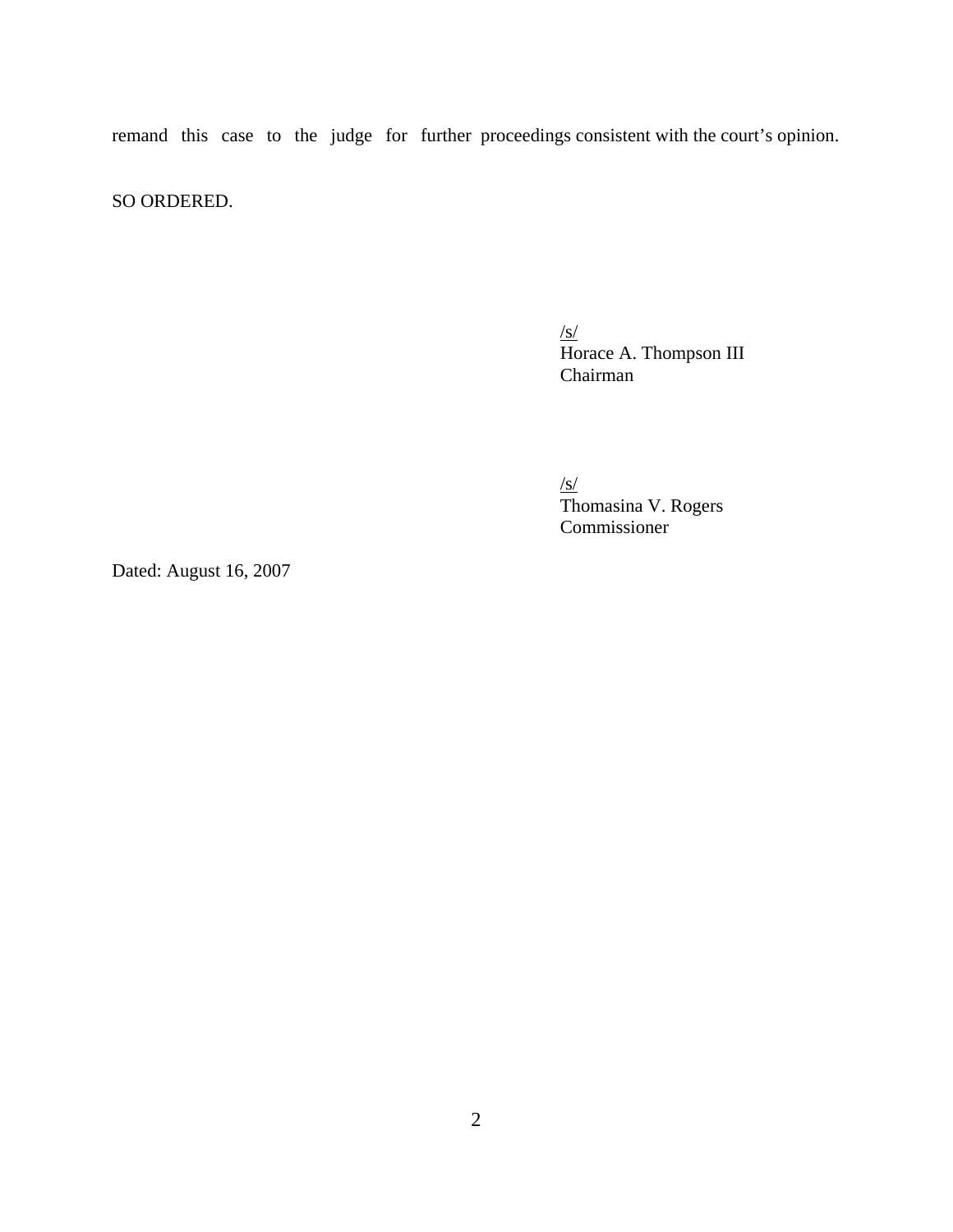SECRETARY OF LABOR Complainant, SAW PIPES USA, INC., and it's successors, Respondent

v.  $\overline{OSHRC}$  Docket No. 01-0422

#### **DECISION**

Before: RAILTON, Chairman; and ROGERS, Commissioner.

The Occupational Safety and Health Administration (**"**OSHA") commenced an inspection of Saw Pipes USA, Inc.'s ("Saw Pipes") facility in Baytown, Texas on July 27, 2000, and subsequently cited Saw Pipes for numerous alleged willful and serious violations of various standards under the Occupational Safety and Health Act of 1970, 29 U.S.C. §§ 651-687 ("OSH Act" or "Act"). The parties resolved, by settlement agreement and joint stipulation, all of the citations except certain items pertaining to Saw Pipes' alleged failure to properly record occupational illnesses and injuries in violation of 29 C.F.R.  $\S$  1904.2(a).<sup>1</sup> With the exception of one grouped citation, the Secretary cited the recordkeeping violations as willful on a per-instance basis, and proposed a penalty of \$8,000 for each of the violations.<sup>2</sup> Administrative Law Judge James H. Barkley affirmed fifty-nine separate recordkeeping violations as willful, but grouped them for penalty purposes and assessed a single penalty of \$70,000.

On review, Saw Pipes contests only the characterization of the violations as willful, and argues for lower penalties. The Secretary challenges the judge's penalty grouping. The two

<sup>&</sup>lt;sup>1</sup>[At](#page-30-0) the time these violations occurred, 29 C.F.R. § 1904.2(a) provided that: Each employer shall, . . . (1) maintain in each establishment a log and summary of all recordable occupational injuries and illnesses for that establishment; and (2) enter each recordable injury and illness on the log and summary as early as practicable but no later than 6 working days after receiving information that a recordable injury or illness has occurred. For this purpose form OSHA No. 200 or an equivalent which is as readable and comprehensible to a person not familiar with it shall be used. The log and summary shall be completed in the detail provided in the form and instructions on form OSHA No. 200.

 $2$ [In](#page-30-0) Citation 1, Item 67, the Secretary grouped multiple instances of incorrectly recorded items into a single violation for which she proposed a single penalty. The judge affirmed some of the individual instances and vacated others.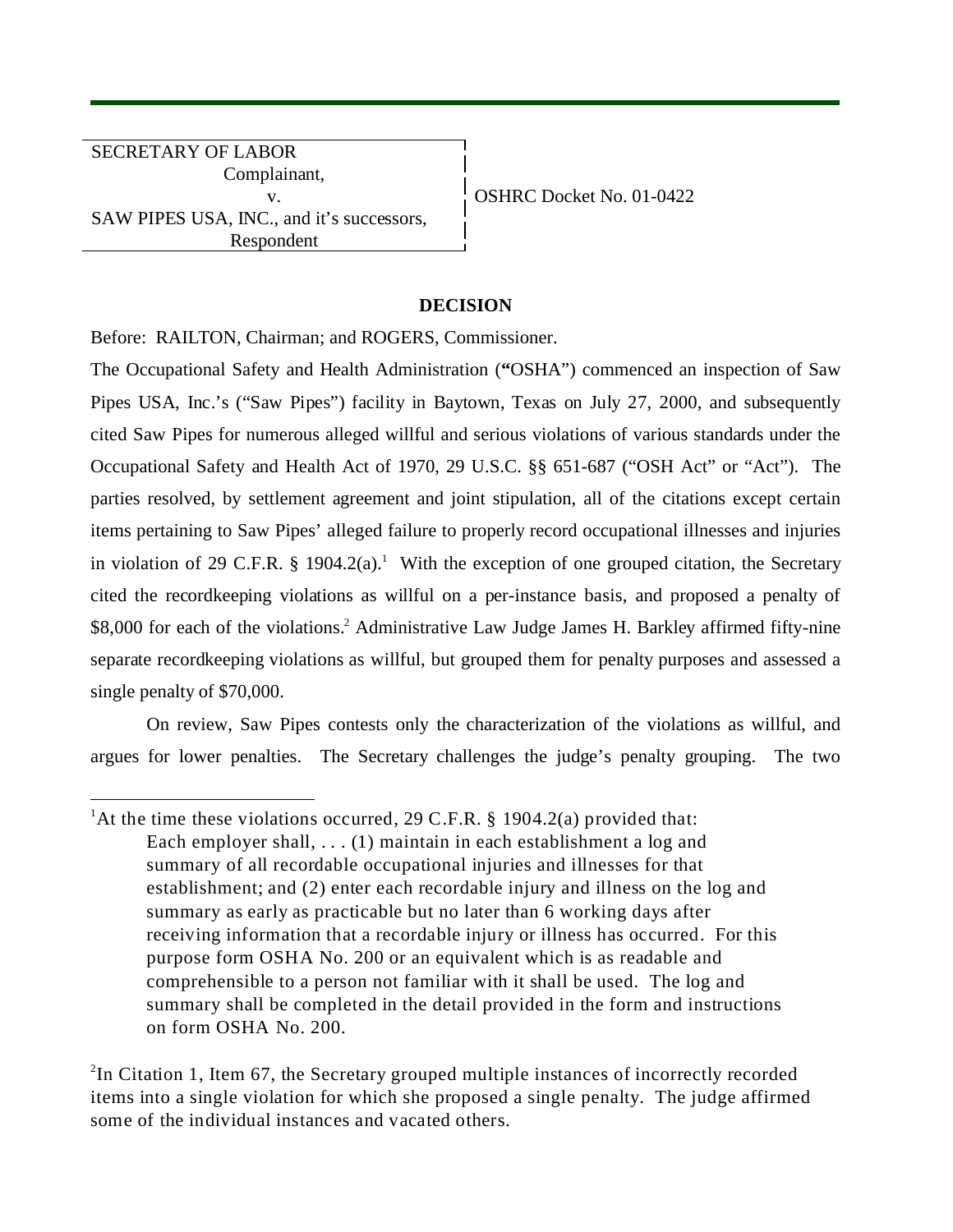Commission members would affirm the judge's characterization of the violations as willful, but are divided as to the appropriate penalty assessment.

Commission with the precedential value of an unreviewed judge's decision.<sup>3</sup> *See e.g., The Timken* Official action of the Commission requires the affirmative vote of two members on all dispositive issues. OSH Act, § 12(f), 29 U.S.C. § 661(e). In view of the absence of such agreement here and to resolve this impasse, the Commission members agree to vacate the direction for review, thereby allowing the judge's Decision and Order to become the final appealable order of the *Co.*, 20 BNA OSHC 2034 (No. 97-1457, 2004), and cases there cited. *See also* sections 10(c), 11(a) and (b), and 12(j) of the Act, 29 U.S.C.  $\S$  659(c), 660(a) and (b), and 661(i). Accordingly, the direction for review is hereby vacated. The separate views of the two Commission members follow.

SO ORDERED.

 $\sqrt{s}$ /

W. Scott Railton Chairman

/s/

Thomasina V. Rogers Commissioner

Dated: September 28, 2005

<sup>&</sup>lt;sup>3</sup>[Notwithstanding](#page-30-0) our action vacating the direction for review in this case, this was an appropriate case for review. The order vacating the direction for review is entered in order to allow the parties to bring finality to this case. The decisions of some United States courts of appeals have rejected alternative forms of dispositions of our cases when only two members are available to decide cases. *See, e.g., Cox Brothers v. Secretary of Labor*, 574 F.2d 465 (9th Cir. 1978); *Shaw Construction, Inc. v. OSHRC*, 534 F.2d 1183 (5th Cir. 1976).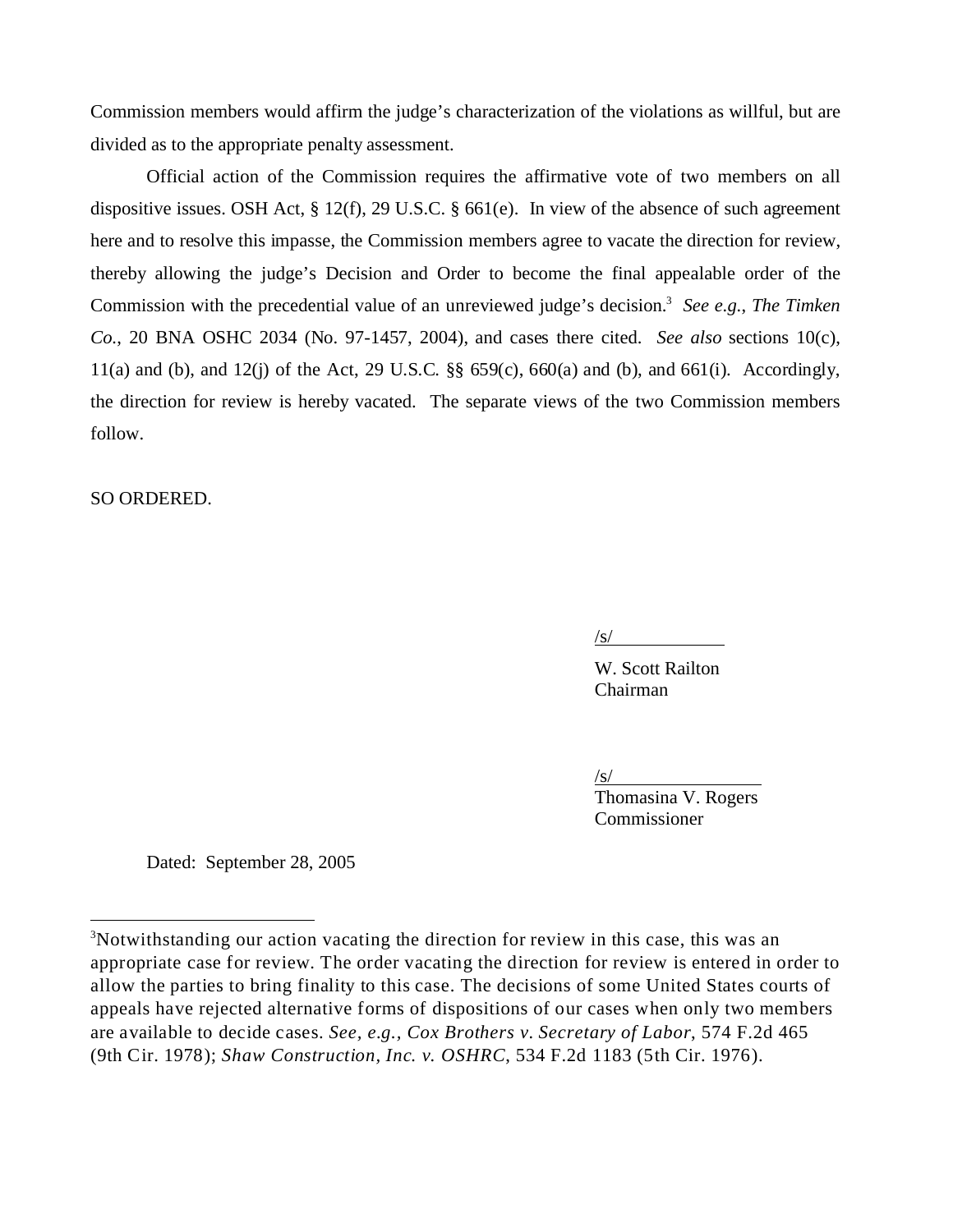## **I. The characterization of Saw Pipes' recordkeeping violations**

Saw Pipes manufactures steel pipe at a former USX steel facility that it shares with Jindal United Steel Corp. ("Jindal"). The two related companies share some common ownership and some managerial personnel.<sup>4</sup> On review, Saw Pipes does not dispute the judge's finding that it failed to properly record 63.7% of the recordable injuries and illnesses on its OSHA 200 logs for the cited period during 1998, 1999, and 2000. Having thoroughly reviewed the record in this case, Chairman Railton and Commissioner Rogers agree that the record supports the judge's conclusion that Saw Pipes' recordkeeping errors were willful.

As the Commission stated in *Kaspar Wire Works, Inc.*, "[t]he hallmark of a willful violation is the employer's state of mind at the time of the violation — an 'intentional, knowing, or voluntary disregard for the requirements of the Act or . . . plain indifference to employee safety.'" 18 BNA OSHC 2178, 2181 (No. 90-2775, 2000) (citation omitted), *aff'd,* 268 F.3d 1123 (D.C. Cir. 2001). "[T]he Secretary must show that the employer acted voluntarily, with either intentional disregard of or plain indifference to OSHA requirements." *Georgia Elec. Co. v. Marshall*, 595 F.2d 309, 317 319 (5th Cir. 1979). *Accord AJP Constr. Inc. v. Secretary*, 357 F.3d 70, 74 (D.C. Cir. 2004).

 *Illnesses*. The evidence shows that Murphey worked ten-hour days, seven days a week, and that he Here, during the period covered by the citations, Robert Murphey, Saw Pipes' safety manager and certified industrial safety technician, maintained Saw Pipes' OSHA 200 logs. Through his education and previous work experience, Murphey was familiar with OSHA standards and recordkeeping regulations, as well as the contents of the U.S. Department of Labor, Bureau of Labor Statistics publication entitled *Recordkeeping Guidelines for Occupational Injuries and*  responded to and investigated all accidents and injuries that occurred during his shift. At other times, Saw Pipes' security personnel investigated such incidents, and notified Murphey of the events thereafter. Murphey also gathered illness and injury information from the "incident reports" generated by Saw Pipes' supervisory personnel, treating physician accident reports and return-towork restrictions, and copies of the on-site clinic log.

Murphey claims that he made every effort to follow up on accidents and incidents in order to keep the OSHA 200 log up to date, and that he never intentionally failed to record an injury that he knew was recordable. He blames his failure to properly record on inadequate information from

<sup>4</sup> [We](#page-30-0) also issue today a decision vacating the direction for review in *Jindal United Steel Corp*. ("*Jindal*"), Docket No. 00-2231, which involves the identical questions presented here.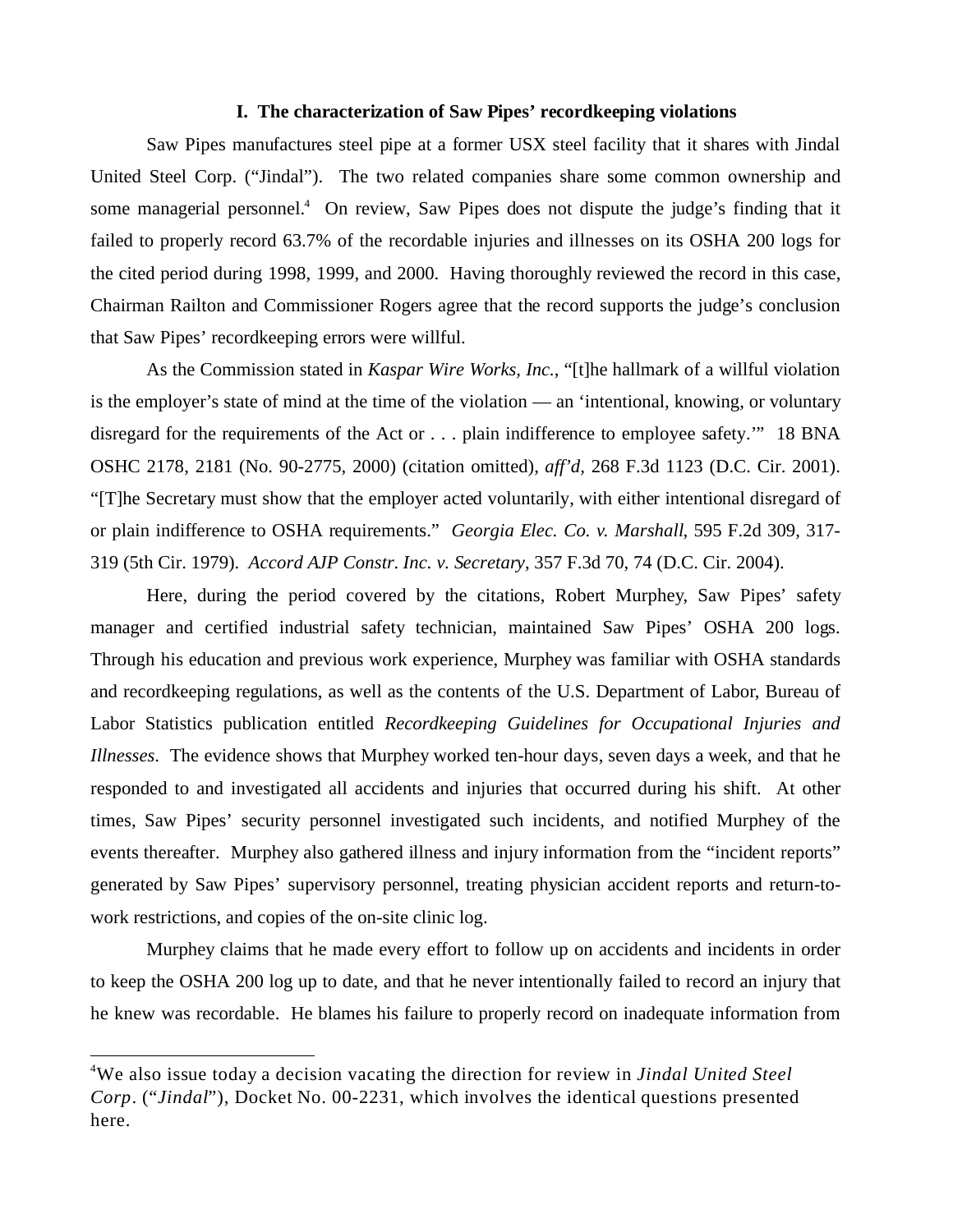supervisors and clinic staff. Although the record shows that some incident reports were delayed, we agree with the judge that Murphey's first-hand knowledge of most incidents, combined with his access to redundant sources of employee illness and injury information, belies his claim that inadequate information precluded him from properly maintaining Saw Pipes' OSHA 200 logs. *See Kaspar Wire Works, Inc. v. Secretary*, 268 F.3d 1123, 1128-29 (D.C. Cir. 2001) (finding that factual evidence belied Kaspar's claim that its actions were merely negligent or careless).

Murphey reported directly to Gary Jones, Saw Pipes' human resources and labor relations director. Jones was the architect of Jindal's recordkeeping program, through which he knowingly enforced erroneous guidelines that resulted in a large number of recording errors.<sup>5</sup> Jones had instructed Jindal's recordkeeper to exclude from the OSHA 200 those injuries not reported to workers' compensation, and the injuries and illnesses of temporary laborers who worked at the plant.

Although Murphey testified that Jones never told him what to record on Saw Pipes' OSHA 200 logs, Jones acknowledged having "ultimate responsibility" for the OSHA 200s. Jones also received and reviewed, along with Murphey, the supervisors' illness and injury reports, and medical bills for employees referred to the off-site clinic. As the judge noted, Jones and his staff "inherited a pre-existing reporting system" to which procedures were added that "should have increased reporting accuracy." Nonetheless, the undisputed recordkeeping data bear out the judge's observation that "[d]espite the increase in the number and expertise of safety personnel, . . . the timeliness and accuracy in recording injuries plummeted after Jones took over the management of Saw's safety department" and "did not improve when Robert Murphey took over responsibility for the logs in May 1998."

There is also evidence that Jones directly intervened to control the medical information upon which recordability would depend. The medical supervisor of Saw Pipes' on-site clinic provided unrebutted testimony that Jones attempted to persuade him to refrain from ordering restricted work for injured employees. Speaking with the doctor several times each week, Jones criticized work restriction orders, and asked in many particular instances that patient records contain "no restrictions" notations despite Jones' knowledge that the patient could not perform jobrelated duties.

<sup>5</sup> [The](#page-30-0) judge granted the Secretary's unopposed motion to make portions of the *Jindal*  transcript that included this evidence part of the record here.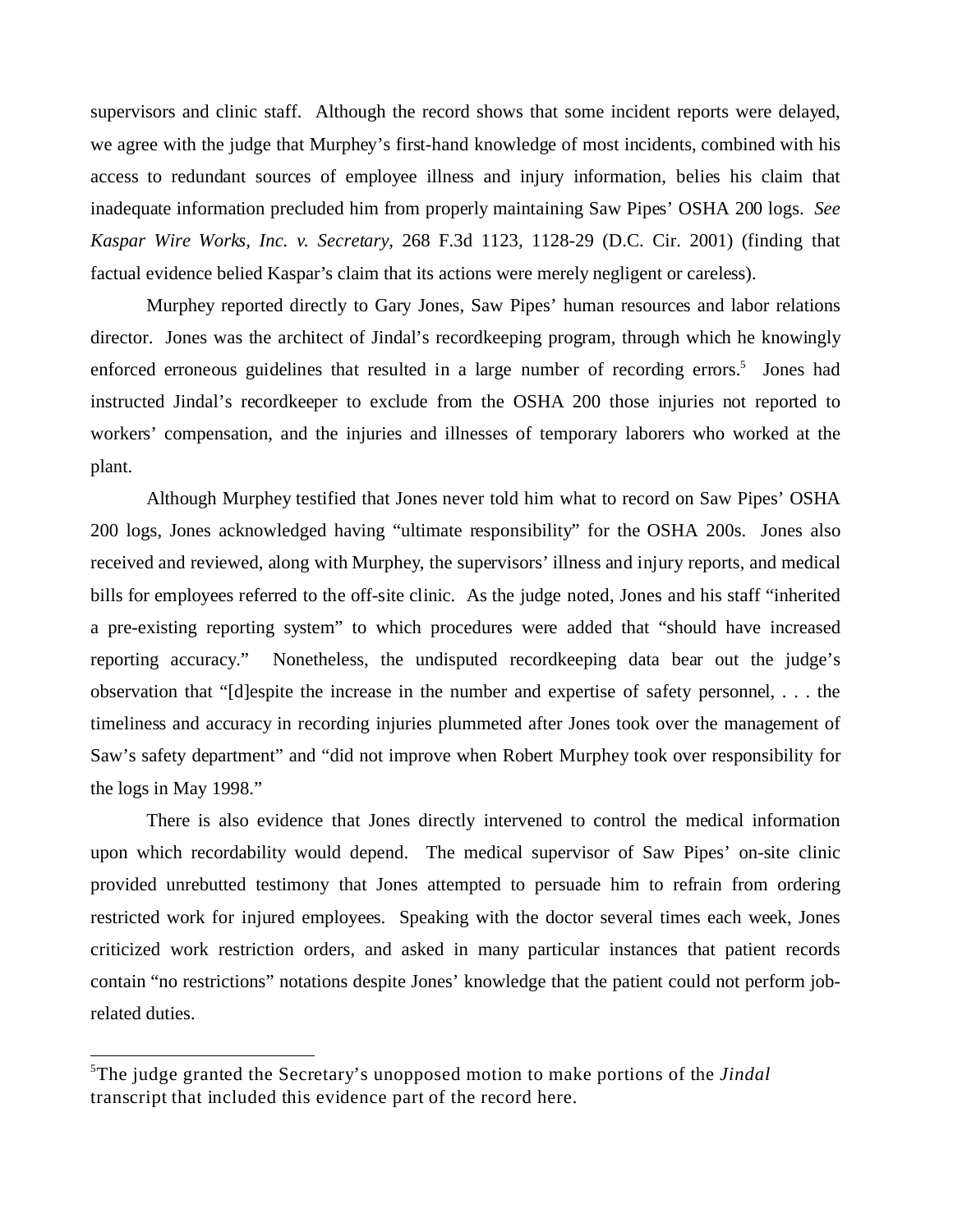As a management official who actively oversaw and participated in Saw Pipes' OSHA 200 compliance, Jones is accountable for the vast errors contained in the company logs for the cited years. The evidence shows that he and Murphey fully understood the recordkeeping requirements, had actual knowledge of the employee illness and injury incidents that should have been recorded, and knowingly failed to comply with the applicable regulations. *See AJP Constr. Inc. v. Secretary*, 357 F.3d at 74 (affirming willful violation where employer knew of standards' requirements and had notice of deficiencies in compliance). Moreover, as the judge noted, Saw Pipes "crossed the line" when it "intrud[ed] into the doctor/patient relationship" by attempting to influence doctors' orders for work restrictions. Accordingly, we agree with the judge that the cited recordkeeping violations were willful.<sup>6</sup>

## **II. Penalties**

The judge affirmed fifty-nine separate violations for Saw Pipes' fifty-nine recordkeeping errors, which the Secretary cited on a per-instance basis and which the parties do not contest on review. With respect to the penalties, however, the judge rejected the Secretary's proposal of \$8,000 for each willful violation and, instead, assessed a single grouped penalty of \$70,000.

# **Chairman Railton's Views**

For the reasons more fully articulated in *Jindal*, Chairman Railton believes that the judge properly assessed a single \$70,000 penalty for Saw Pipes' willful recordkeeping violations. In particular, Chairman Railton notes that in assessing a single combined penalty, the judge properly took into account the Secretary's own theory of the case — that Saw Pipes engaged in a single pattern and practice of willful non-reporting. As the judge stated "[t]he evidentiary path chosen by Complainant was considerably less onerous than showing willfulness in each and every instance."

Nor did the Secretary establish that these violations were willful *and* egregious. The record is devoid of evidence properly showing the requisite high gravity or significant bad faith to merit per-instance penalties under the egregious/willful penalty policy. The judge analyzed the evidence on this issue.<sup>7</sup> Chairman Railton would also find that the gravity of Saw Pipes' recordkeeping

7 [Chairman](#page-30-0) Railton notes that his colleague sidesteps the fact that it is the policy of the Secretary to distinguish between willful violations committed in a non-egregious manner from those which she characterizes as egregious/willful violations.

<sup>6</sup> [The](#page-30-0) judge also properly rejected Saw Pipes' "good faith belief" defense to willfulness with respect to the temporary laborers. Saw Pipes directly supervised the temporary workers which, as Jones knew, made it responsible for recording their injuries and illnesses. *See Froedtert Memorial Lutheran Hospital, Inc*., 20 BNA OSHC 1500, 1510 (No. 97-1839, 2004) (citations omitted).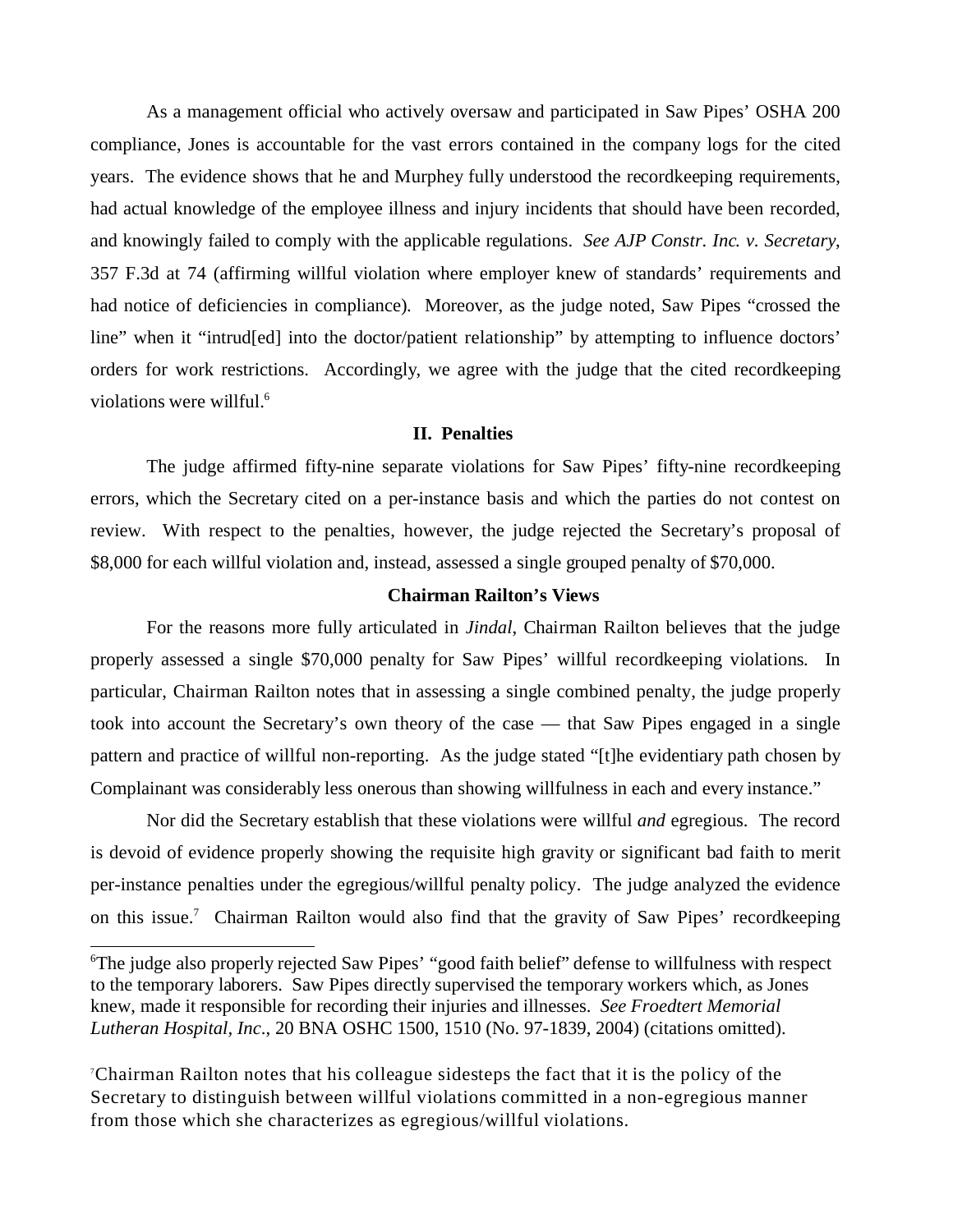violations was low. As the judge noted, the unreported injuries were relatively minor, and a review of Saw Pipes' safety violations reveals no intent to cover up serious safety hazards.

Although "intentional disregard" of safety and health responsibilities is another of the willful/egregious factors that may support enhanced penalties, as Chairman Railton explained in *Jindal*, this factor "is thoroughly redundant" here as it comprises the sole basis of the willful characterization. In the absence of any other indicia of bad faith, application of the violation-byviolation penalty policy is not merited. Accordingly, Chairman Railton would affirm the judge's penalty assessment of a single grouped penalty of \$70,000 for Saw Pipes' fifty-nine recordkeeping violations.

# **Commissioner Rogers' Views**

For the reasons more fully articulated in *Jindal*, Commissioner Rogers believes that the judge exceeded his statutory authority by assessing a single \$70,000 penalty for fifty-nine separate willful violations. In her view, the amended Act plainly requires that the Commission assess a penalty of at least \$5,000 for each of the fifty-nine affirmed willful violations.

In particular, Commissioner Rogers takes issue with her colleague's assertion that because the evidence here shows a pattern and practice of willful non-reporting, individual willful penalties are not warranted. The OSH Act does not distinguish among theories of willfulness as a predicate for imposing the minimum willful penalty. It merely states that a penalty "not less than \$5,000" must be assessed "for each willful violation." Having affirmed each of Saw Pipes' fifty-nine recordkeeping violations as willful, the Commission must apply the statutory penalty scheme as written.

Commissioner Rogers also emphasizes that Saw Pipes' managers personally completed the OSHA 200 forms, and the evidence shows that their willful noncompliance with the cited regulations was, indeed, egregious. Human resources director Gary Jones, in conjunction with safety manager Robert Murphey, were directly responsible for the sorry state of Saw Pipes' illness and injury reporting. As we noted above, they "fully understood the recordkeeping requirements, had actual knowledge of the employee illness and injury incidents that should have been recorded, and knowingly failed to comply with the applicable regulations." The evidence in this case shows such a disregard for compliance with the recordkeeping regulations that, even absent proof of employer knowledge of each recordkeeping error, "it could be inferred that if [Saw Pipes] had known of the [recordable events], it would not have cared that it was in violation of the Act." *A.E. Staley Mfg. Co.*, 19 BNA OSHC 1199, 1211, 1222 (No. 91-0637, 2000) (consolidated) (finding that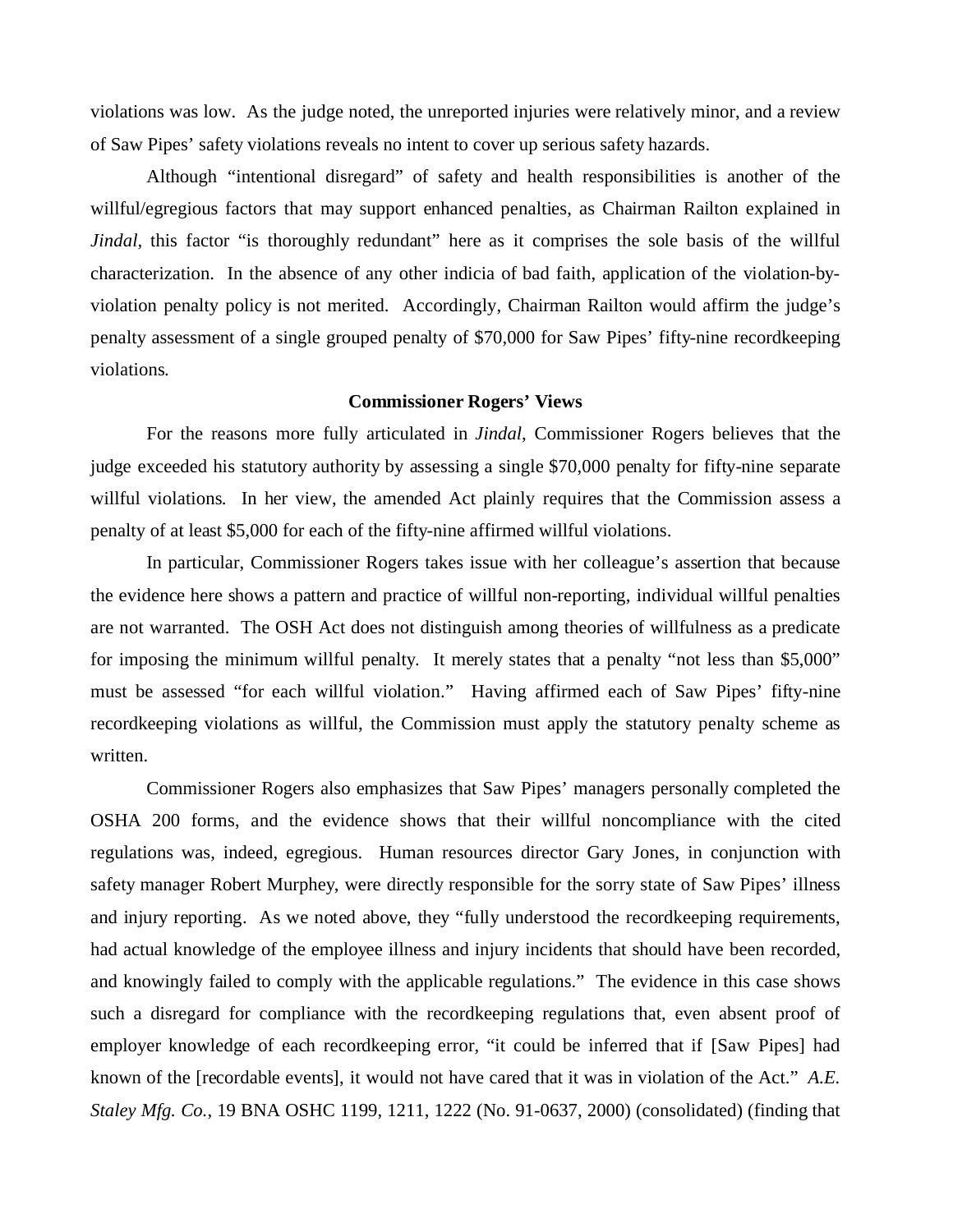evidence established "pattern and course of conduct" demonstrating plain indifference), *aff'd,* 295 F.3d 1341, 1350-53 (D.C. Cir. 2002) (noting that knowledge regarding acts of omission can be inferred from evidence of plain indifference). In these circumstances, as in *Jindal*, Commissioner Rogers would find that Saw Pipes demonstrated "a level of bad faith that clearly justifies the Secretary's lawful exercise of her discretion to cite these violations separately and the penalties that statutorily flow from it." Accordingly, a \$5,000 penalty for each of the fifty-nine willful violations would be reasonable and appropriate.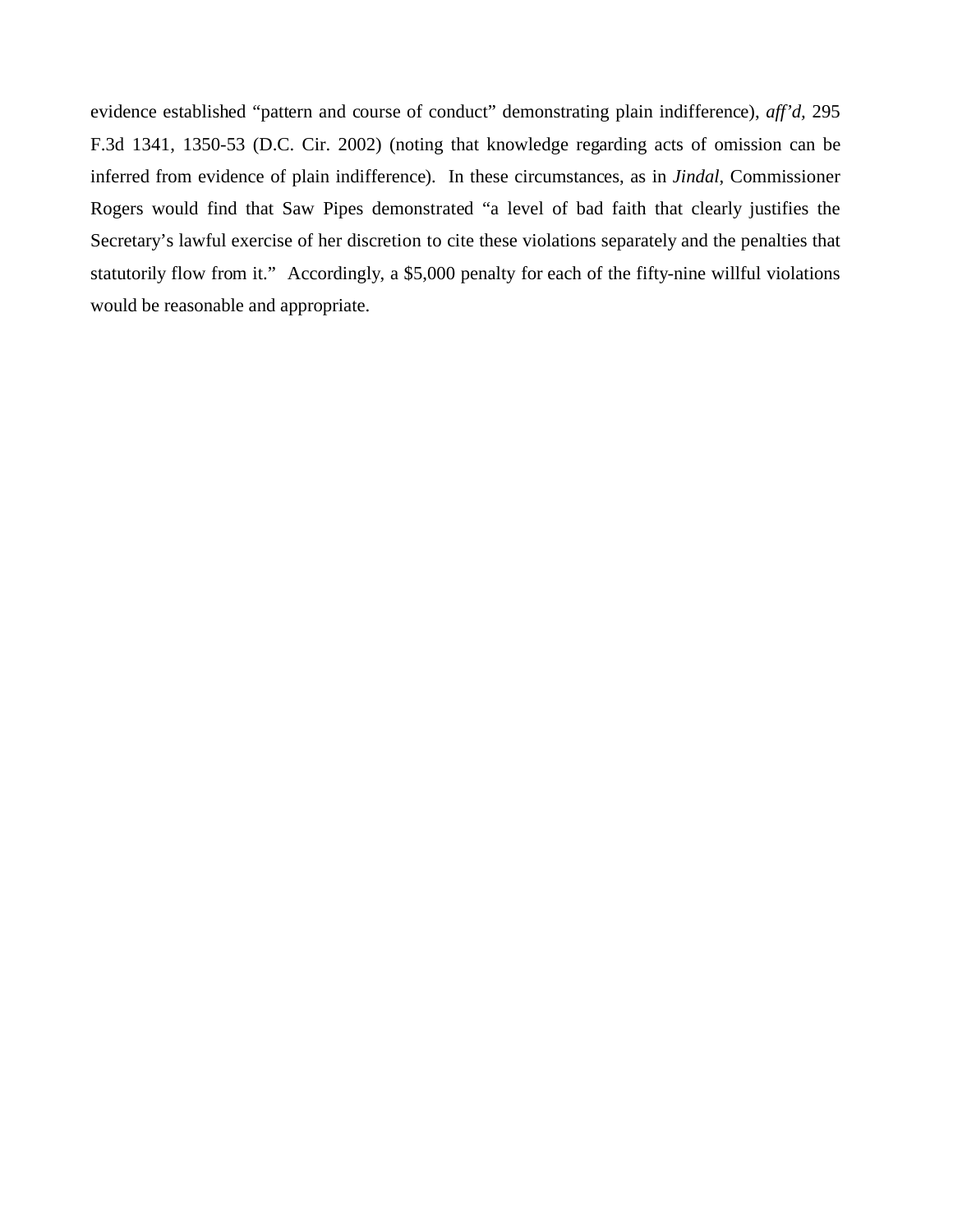# SECRETARY OF LABOR,

Complainant,

v. SOUTH OSHRC DOCKET NO. 01-0422

SAW PIPES USA, INC., and its successors,

Respondent.

APPEARANCES:

For the Complainant:

Raquel Tamez, Esq., Madeleine Le, Esq., Office of the Solicitor, U.S. Department of Labor, Dallas,

Texas

For the Respondent:

Thomas H. Wilson, Esq., Julianne Merten, Esq., Michael J. Muskat, Esq., Vinson & Elkins, LLP,

Houston, Texas

Before: Administrative Law Judge: James H. Barkley

# **DECISION AND ORDER**

This proceeding arises under the Occupational Safety and Health Act of 1970 (29 U.S.C. Section 651 *et seq.*; hereafter called the "Act").

Respondent, Saw Pipes USA, Inc., and its successors (Saw), at all times relevant to this action maintained a place of business in Baytown, Texas, where it was engaged in manufacturing seamless welded line pipe (Tr. 272, 286). Respondent admits it is an employer engaged in a business affecting commerce and is subject to the requirements of the Act.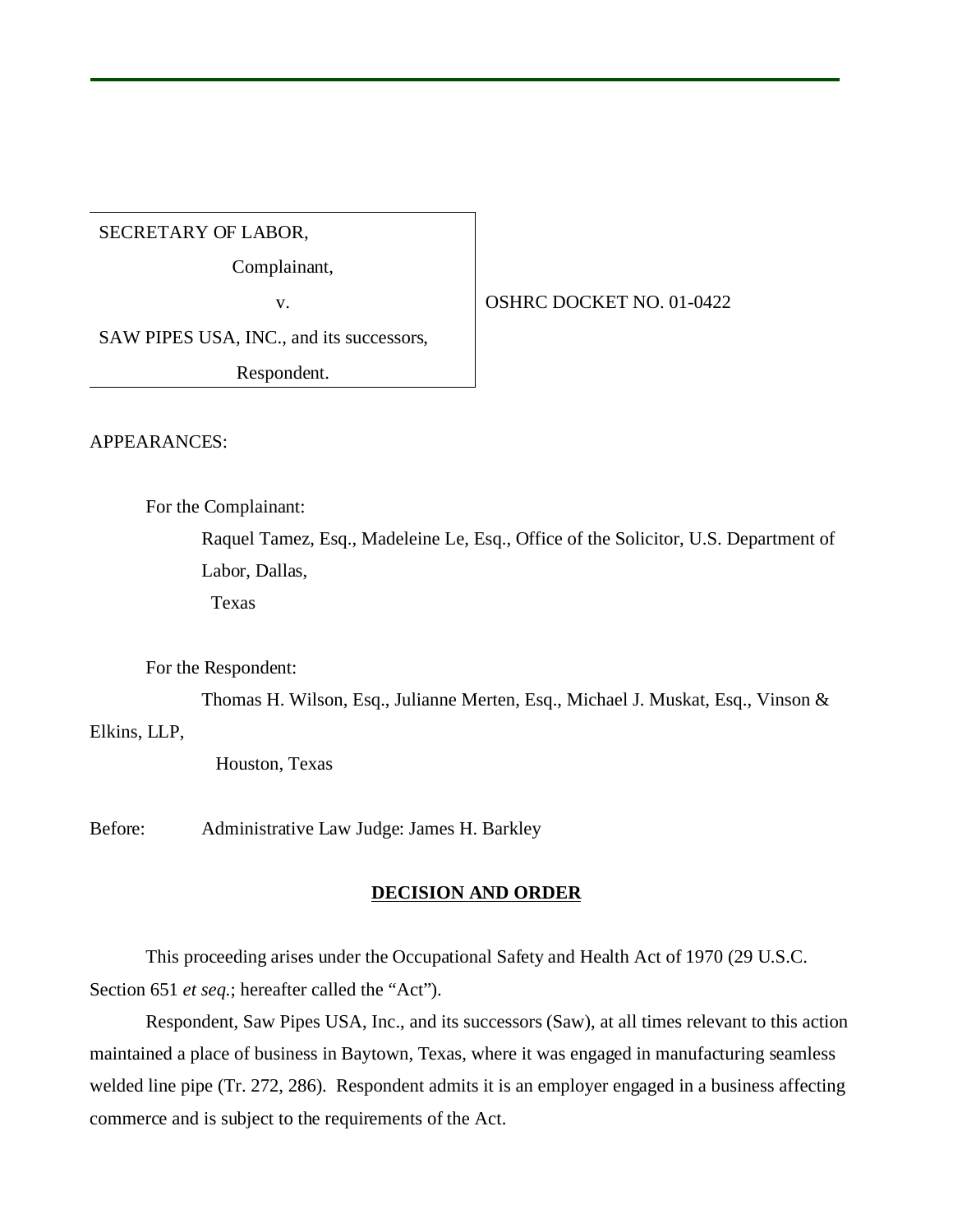On July 27, 2000 the Occupational Safety and Health Administration (OSHA) began an inspection of Saw's Baytown, Texas work site. As a result of that inspection, Saw was issued a Willful citation alleging 67 violations of §1904.2(a). The citation alleges 66 instances in which Saw failed to list recordable injuries or illnesses on its OSHA 200 form. Item 67 alleges that 16 injuries or illnesses were incorrectly recorded. Penalties of \$8,000.00 per instance were proposed. By filing a timely notice of contest Saw brought this proceeding before the Occupational Safety and Health Review Commission (Commission).

On January 22-23, 2002, a hearing was held in Houston, Texas. Pursuant to a joint statement of the parties filed at the hearing, the Secretary withdrew items 27 and 67 (subpart 16), and Saw withdrew its contest to the recordability of all but 18 of the 66 failures to record and all but 5 of the 16 items allegedly reported incorrectly. Saw continued to contest the classification of the citation as willful, and the proposed penalties. During the hearing, the Secretary also withdrew item 17 of Willful citation 1 (Tr. 157), and Saw withdrew its contest as to the recordability of items 29, 34, 38 and 49 and 63 (Tr. 146-148). Following the hearing, Complainant withdrew three of those items, numbers 29, 34, and 63 (Complainant's post-hearing brief, p. 37, 38, 47). Finally, in its post hearing brief, Saw withdrew its notice of contest to items 11 and 20 based on the testimony presented at the hearing (Respondent's post-hearing brief, p. 2). The parties have submitted briefs on the issues remaining in dispute and this matter is ready for disposition.

#### **Facts**

Robert Murphey, a certified industrial safety technician, has been Saw's safety manager since May 1998 (Tr. 64, 216; Exh. C-245). Murphey testified that, in addition to filling out the OSHA 200 logs, he is responsible for responding to and investigating all accidents and injuries that occur at the Saw facility (Tr. 65, 80-81). Plant managers and supervisors are instructed to inform him of injury accidents (Tr. 66-68). If Murphey is not in the plant, security is to be notified (Tr. 67). Security is instructed to notify Murphey, via pager or by way of a patrolman's report, of all accidents and injuries which occur outside of his shift (Tr. 69-71). Murphey testified that Saw's accident policy requires that all injuries be reported (Tr. 71, 113). Murphey testified that the reports are not always submitted in a timely manner, and that he has complained about the problem to his supervisor, Mr. Jones, to the plant manager, Mr. Turnipseed, and to the chief executive officer, Mr. Bhargava (Tr. 115).

Carroll Caudill, Saw's maintenance manager, and Kurt Brodd, Saw's plant manager, both testified that when a Saw employee is injured, he notifies his supervisor. If required, medical treatment is immediately sought for the employee (Tr. 46, 160). Brodd testified that Robert Murphey is then contacted (Tr. 160). Where a reportable injury occurs, the supervisor fills out an accident or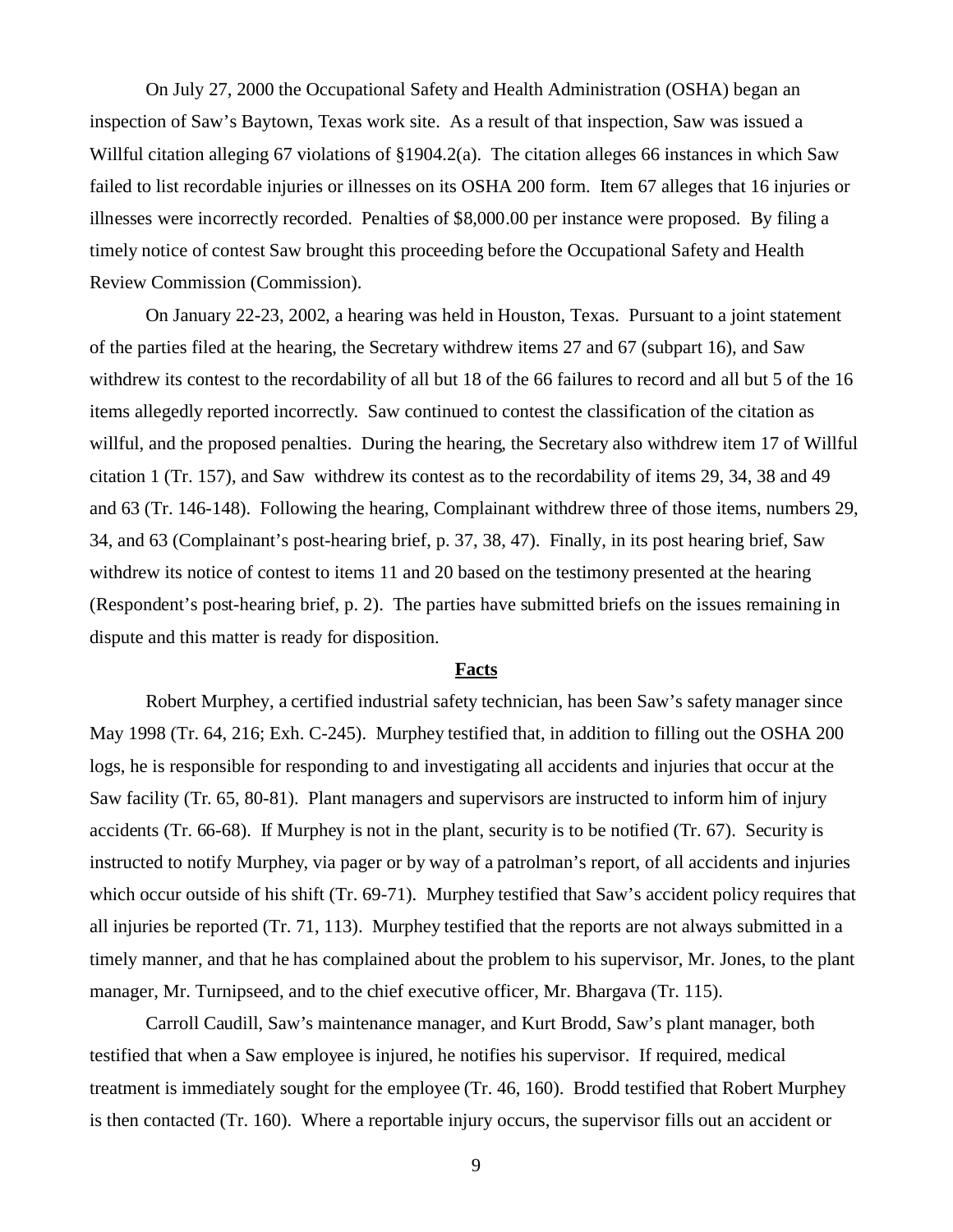injury report which is submitted either to Robert Murphy, or to Murphey's supervisor, Gary Jones (Tr. 45-48, 58, 161). Brodd testified that it is Saw's policy to fill out an accident report in all cases (Tr. 162). Caudill, however, testified that reports are not always filled out for minor injuries (Tr. 58). Both Brodd and Caudill admitted that there are times when they have to be reminded to get a report to Murphey (Tr. 48, 56-57, 163, 168). However, Brodd stated that he was not aware of any accidents that were never reported to Mr. Murphey (Tr. 164).

Caudill testified, if an employee's injury is serious enough to merit a trip to the hospital, the employee must obtain a doctor's release before returning to work (Tr. 53). According to Caudill, the release is returned to the personnel department (Tr. 53). Caudill was not aware of any instances where an employee returned to work without going through personnel (Tr. 54). Dr. Jerry McShane, owner of the San Augustine Industrial Clinic, where Saw employees have been treated since early 1999, testified that accident reports, which include Return to Work (RTW) restrictions, are faxed to Saw in virtually every case (Tr. 452-53, 468). Dr. Carl Davis, a physician associated with BayCoast, which provided patient care for Saw's employers in 1998, testified that it was the practice to fax a copy of any work restrictions to Saw (Tr. 409-10). Murphey testified that because it is his job to coordinate any work restrictions an employee might have as a result of his or her injury, any paperwork documenting physician imposed work restrictions comes to him (Tr. 75, 124).

In addition to incident reports from supervisory personnel and plant security, and RTW forms from treating physicians, Murphey receives copies of the logs from the on site clinic on a monthly basis (Tr. 75, Exh. C-248, C-249, C-250). If an employee visits the on-site clinic as a result of his or her injury, the employee is required to sign in on the clinic log (Tr. 73). Murphey testified that he uses the nurse's sign in logs and any incident reports to assure that the OSHA 200 log is correct (Tr. 112).

Finally, Murphey testified that he and Gary Jones review medical bills for employees who are referred to the off-site clinic. It is his job to verify any medical expenses billed before they are paid (Tr. 72, 121).

# **Alleged Violations**

**Knowledge.** Initially, this judge notes that all of the cited violations were discovered during a review of records obtained, considerably after the fact, in the course of the OSHA investigation. The records reviewed were in Saw's control or were contained in medical records controlled by Saw's agents. Such documents were available for the review of Saw's safety management at any time (Tr. 407, 469). Thus I find that even if Saw's safety managers lacked specific knowledge of any of the contested injuries, they could, with the exercise of reasonable diligence, have known of any medical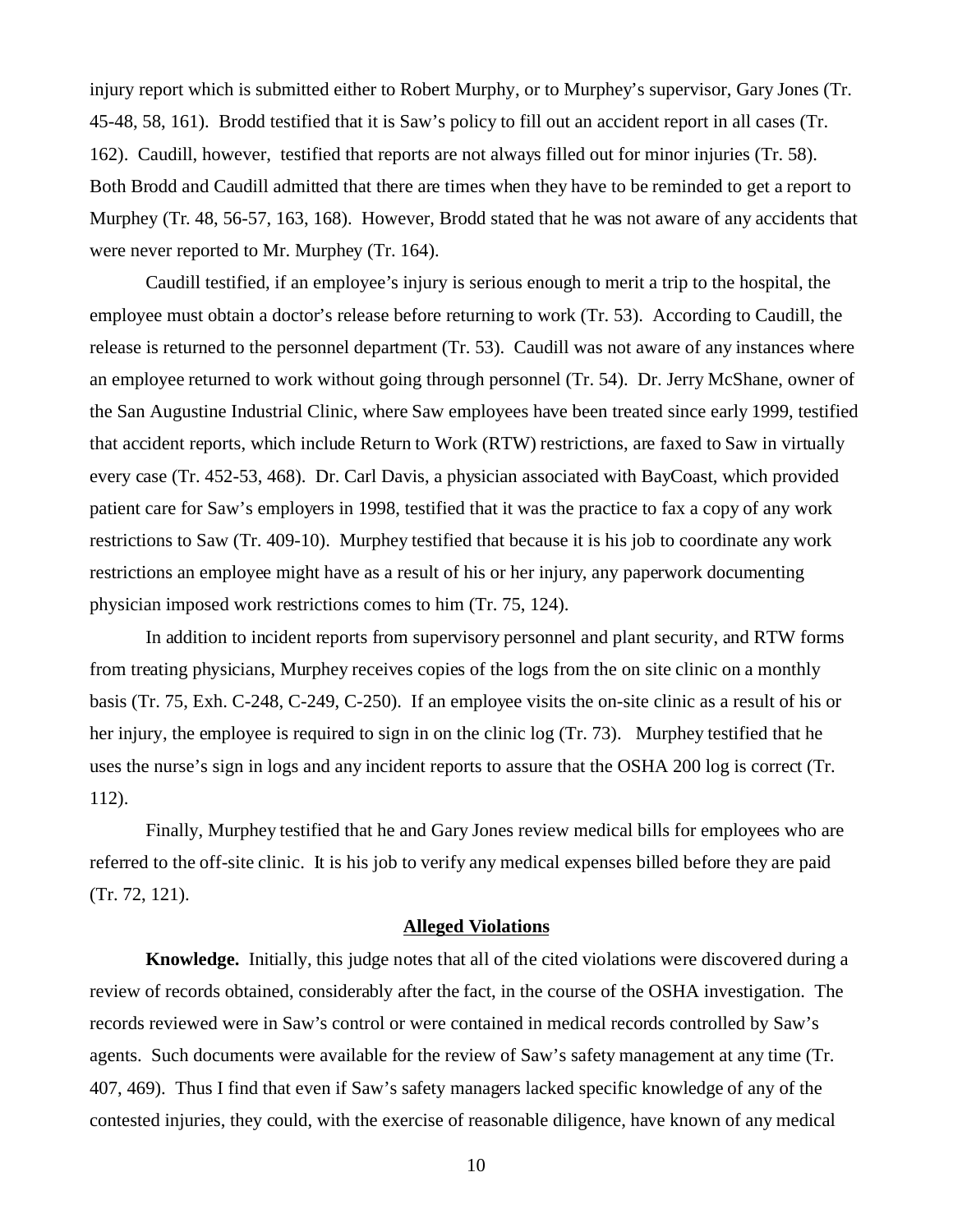treatment provided or work restriction imposed on any of the employees named in the citations. For this reason, Saw's constructive knowledge of the individual violations will not be further discussed.

**Willful citation 1, item 5** alleges that on March 2, 1998, Edward Giering sprained his left knee at Saw's facility. Complainant alleges that the sprain resulted in work restrictions and should have been, but was not recorded (Joint Statement, p. 1, Exh. C-12).

After spraining his knee Giering visited the Bay Coast Medical Center, where the knee was splinted in a brace supported with metal rods, which he was to wear for seven days (Giering Depo., p. 25). Giering returned to work with instructions to restrict the use of his leg, and to refrain from climbing, bending or stooping (Exh. C-12). In a deposition given on February 26, 2002, Giering, a tack welder, testified that he was instructed at the clinic to remain seated, and to keep his leg elevated (Giering Depo., p. 12). Giering stated that tried doing his job sitting the first day, but was unable to perform his regular duties in that position (Giering Depo., p. 12-13). Giering testified that he was told that he "needed to be up there," and, believing his job was on the line, he resumed his duties despite his prescribed work restrictions.

The U.S. Department of Labor, Bureau of Labor Statistics publication, *Recordkeeping Guidelines for Occupational Injuries and Illnesses*, the "Blue Book" states that:

*Lost workday cases involving days of restricted work activity* are those cases where, because of injury or illness, (1) The employee was assigned to another job on a temporary basis, or (2) the employee worked at a permanent job less than full time, or (3) the employee worked at his or her permanently assigned job but could not perform all the duties normally connected with it.

Restricted work activity occurs when the employee, because of the job-related injury or illness, is physically or mentally unable to perform *all or any part* of his or her normal assignment during *all or part* of the normal workday or shift. The emphasis is on the employee's *inability* to perform normal job duties over a normal work shift.

## (Exh. C-278, p. 48).

Saw argues that Giering was not *unable* to perform his job, because, at least after his first day back, he was able to stand on his braced left leg throughout his shift. Giering admitted that, because he believed that he would lose his job if he wasn't up on the line, he chose to ignore the physician's recommended work restrictions after the first day. This judge believes it would set a poor precedent to hold that the recordability of an injury may be based solely on an employee's behavior, where such employee acts under pressure from his employer to return to his normal duties against the advice of his physician. *See,* item 32, in which on February 2, 1999 the same employee reported to OccuCare Industrial Medicine Clinic, with "persistent" left ankle sprain, after ignoring the physician's work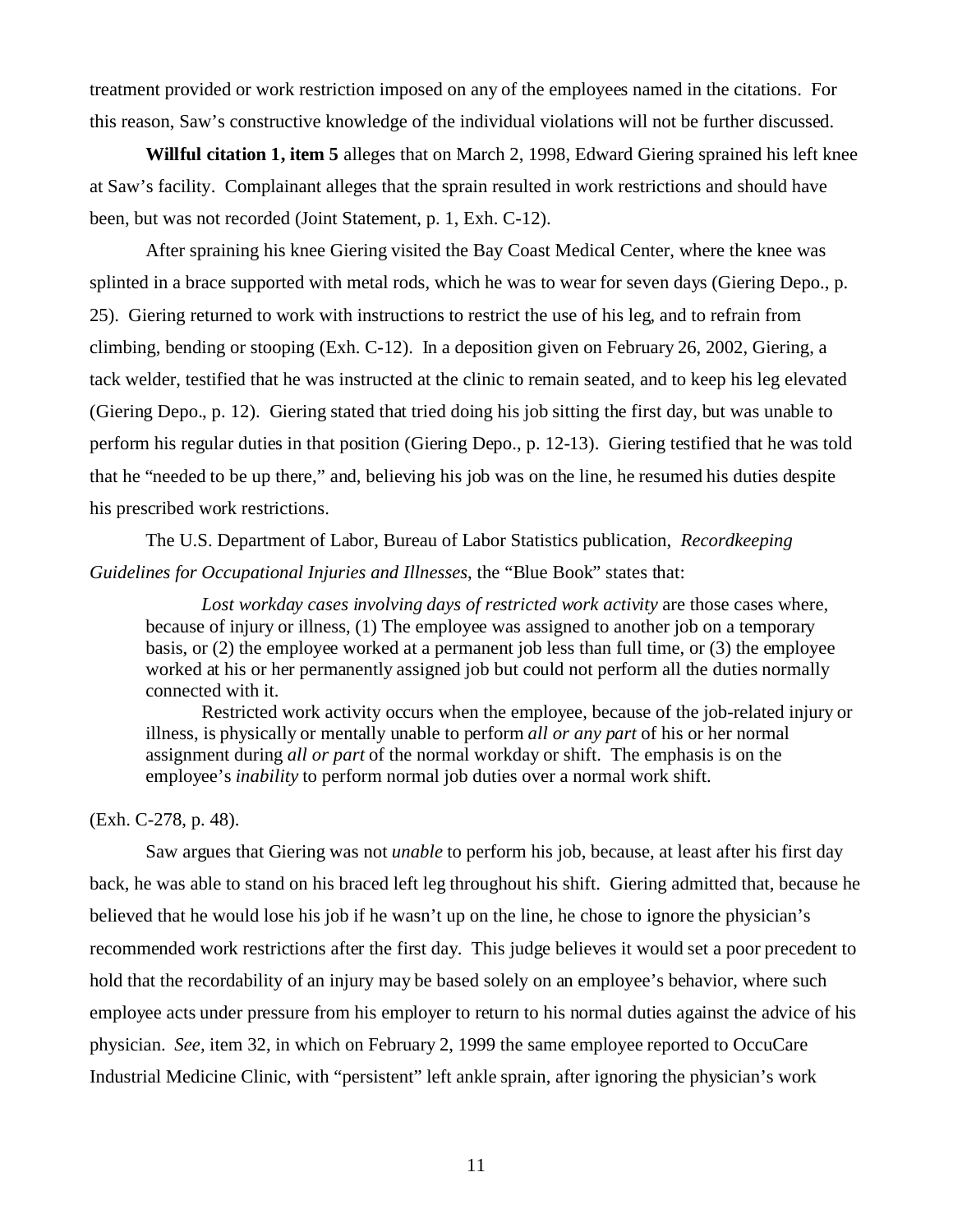restrictions and returning to full duty after a January 15, 1999 sprain, again fearing the loss of his job (Giering Depo. p. 24; Tr. Exh. C-96).

Because Mr. Giering was unable to perform his normal job duties without disregarding the advice of his physician, this injury was recordable.<sup>8</sup> Item 5 is affirmed.

**Willful citation 1, item 21** alleges that on September 24, 1998, Craig Brodd suffered a contusion to his forearm at Saw's facility. Complainant alleges that the contusion required medical treatment and should have been, but was not recorded (Joint Statement, p. 1, Exh. C-57, C-58).

Medical Records from the BayCoast Clinic indicate that Brodd reported to the clinic in the early hours of September 25, where ice and Tylenol #3 were prescribed (Exh. C-58). Brodd visited Saw's on-site clinic later in that day, at which time Helen Stipe, the nurse on duty, examined him and made a note, Tylenol #3  $\tau$ PD Q4H PRN, under the heading "Medications" (Exh. C-57). Complainant introduced no evidence from which this judge might ascertain the meaning of this notation.

The Blue Book states that the administration of a single dose of prescription medication on a first visit for a minor injury or discomfort is generally considered first aid treatment, and need not be recorded if the injury does not involve a loss of consciousness, or restriction of work or motion (Exh. C-278, p. 43). In the absence of any evidence that more than one dose of Tylenol #3 was prescribed, this judge cannot find that the cited injury was recordable. This item is vacated.

**Willful citation 1, item 23** alleges that on September 29, 1998, Alberto Arredondo reported to the BayCoast Clinic complaining that a piece of metal had struck his right eye while he was working at Saw's facility. Complainant alleges that the resulting corneal abrasion required medical treatment and resulted in work restrictions which should have been, but were not recorded (Joint Statement, p. 2, Exh. C-63).

BayCoast's records indicate that Arredondo's vision was unaffected by the incident, however, Neosporin ophthalmic solution and an eyepatch were applied to Arredondo's eye (Exh. C-63). The physician on duty, Richard Trifiro, then released Arredondo for work with instructions to refrain from driving any equipment (Exh. C-63). Arredondo returned for observation the following day, at which time Dr. Trifiro, who was unable to visualize a foreign body in Arredondo's eye, referred him to an ophthalmologist.

Complainant failed to introduce any evidence indicating that Mr. Arredondo was ever diagnosed with an injury requiring treatment beyond a single dose of Neosporin ointment, or that the

<sup>&</sup>lt;sup>8</sup> This judge takes notice that, in a February 6, 1998 Compliance Letter, the Secretary interpreted medical treatment to include the use of casts, splints and/or orthopedic devices designed to immobilize a body part. Though this case was characterized as a restricted work activity case, it was also recordable as requiring medical treatment.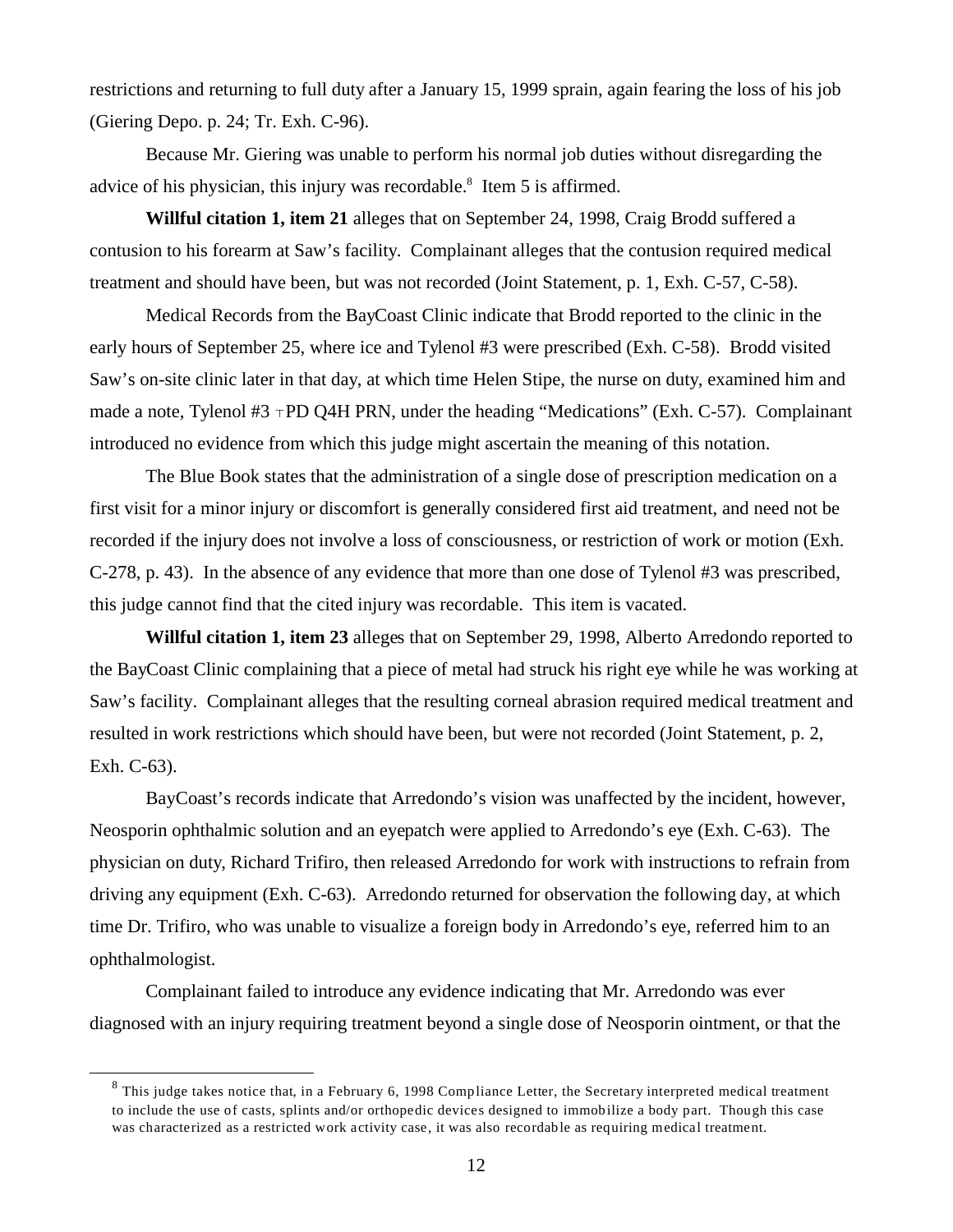eyepatch Arredondo was required to wear interfered with the performance of his duties. Because the evidence does not establish that Mr. Arredondo suffered a recordable injury, item 23 is vacated.

**Willful citation 1, item 31** alleges that on December 22, 1998, Edward Giering suffered an injury to his groin while working at Saw's facility. Complainant alleges that the groin injury resulted in work restrictions and should have been, but was not recorded (Joint Statement, p. 2, Exh. C-93).

In his February 26, 2002 deposition, Giering testified that Gary Jones sent him to the on-site nurse, and subsequently had Ray Snell, Robert Murphey's assistant, take him to the San Augustine Industrial Clinic (Giering Depo., p. 15-16). Giering returned to work with instructions to refrain from repetitive lifting until January 5, 1999 (Exh. C-93). Prior to his injury Giering was employed in the quality assurance and compliance department. Part of his job, which occupied approximately an hour and a half each day, was to move 20 to 25 pound samples of cut steel piping used in expansion rate testing (Giering Depo., p. 14-18). After the injury, Giering could no longer lift the samples, and was strictly limited to performing testing (Tr. 17-19).

As noted above, where the employee can still work at his or her permanently assigned job but cannot perform all the duties normally connected with it, that injury involves restricted work activity . In this case, Mr. Giering, because of his job-related injury was physically unable to perform a part of his normal assignment during part of the normal workday or shift. The injury was recordable, and this item is affirmed.

**Willful citation 1, item 32** alleges that on January 15, 1999, Edward Giering sprained his left ankle while working at Saw's facility. Complainant alleges that the ankle injury resulted in work restrictions and should have been, but was not recorded (Joint Statement, p. 2, Exh. C-95).

At his February 26, 2002 deposition, Giering testified that he was taken to the San Augustine Clinic on Gary Jones' instructions (Giering Depo., p. 21). Giering returned to work the same day with instructions to avoid excessive bearing of weight on his left foot, squatting, and climbing (Exh. C-95). Giering testified that his job required him "[t]o climb up to the scope and to the ID and OD welders" (Giering Depo. p. 24). Giering testified that his supervisor, Hank Gosnell, implied that Giering would lose his job if he could not perform the duties associated with it; Giering stated that he ignored the medical restrictions (Giering Depo. p. 24). On February 2, 1999, Giering visited the OccuCare Industrial Medicine Clinic, where he was diagnosed with "persistent" left ankle sprain. Giering was provided with an ankle brace and instructed to avoid excessive weight bearing on his left foot until further notice (Exh. C-96).

The record establishes that Giering could not perform his normal work activities without disregarding the restrictions imposed by his physician. He ignored those restrictions because he feared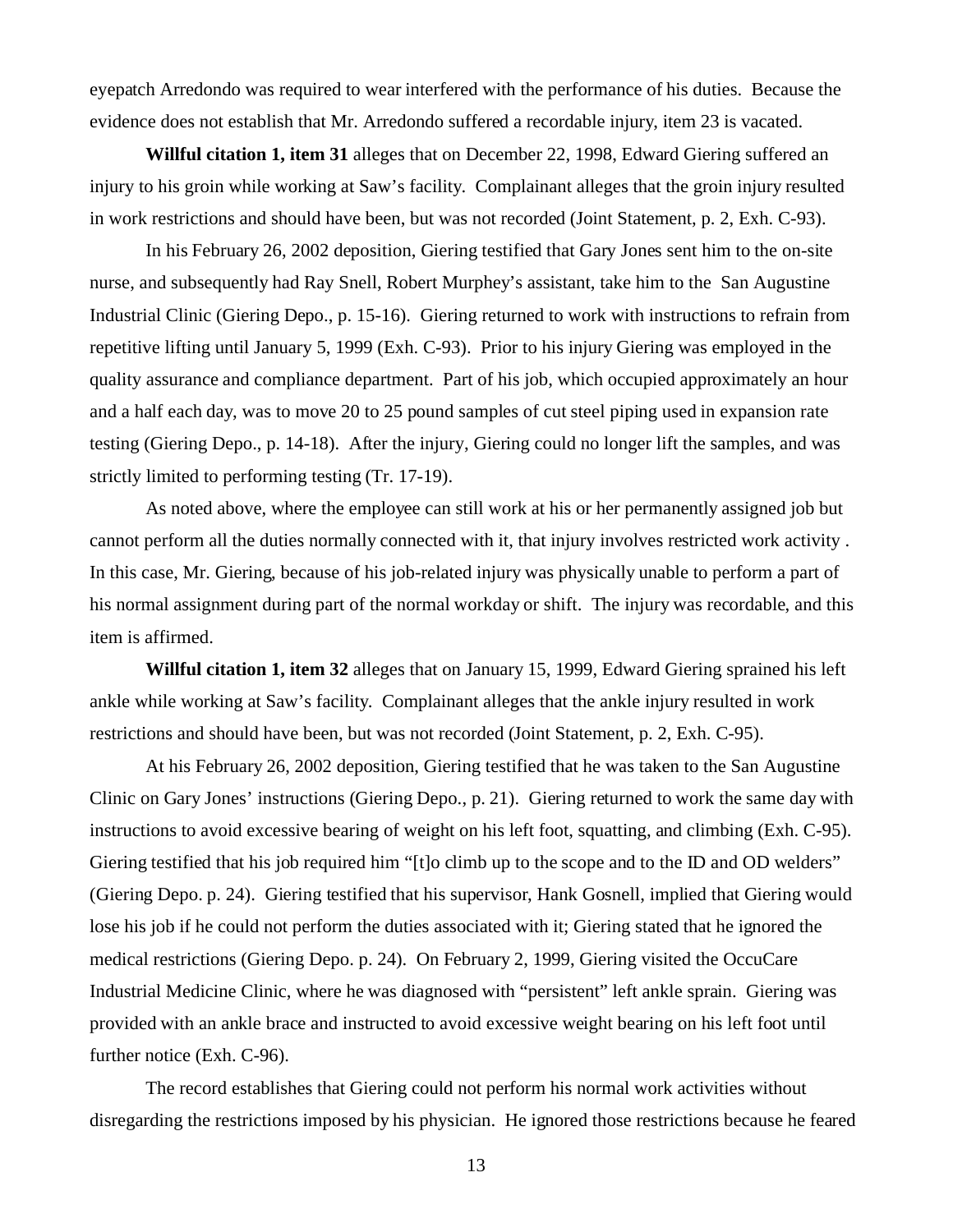for his job, not because he felt the restrictions were unnecessary and, in fact, his injury persisted. For the reasons set forth in item 5, this judge finds that item 32 was recordable. This item is affirmed.

**Willful citation 1, item 41** alleges that on March 23, 1999, Richard Lee strained his lower back while working at Saw's facility. Complainant alleges that the injury resulted in work restrictions and should have been, but was not recorded (Joint Statement, p. 2, Exh. C-120).

At the hearing, Lee testified that Robert Murphy took him to the doctor, where he was provided with samples of 850 mg. Motrin and pain killers. X-rays were taken and Lee was given instructions for physical therapy (Tr. 251-52; Exh. C-120). Lee was allowed to return to work with restrictions; he was not to engage in excessive climbing, squatting or lifting of over 25 pounds (Tr. 252; Exh. C-120). After an April 7, 1999 follow-up appointment, Lee received instructions to remain on light duty until April 12, 1999 (Exh. C-120). Lee testified that his regular duties included helping out in other departments as needed. Lee testified that he helped the grinders at the expander on a daily basis (Tr. 255). Lee stated that, while helping out, he was required to squat, climb and lift over 25 pounds (Tr. 255). It was while he was helping out that he hurt his back (Tr. 254). Lee stated that his actual position was hydro tester/ operator. That position does not require climbing, squatting, or lifting, and Lee was able to continue working as a hydro tester after his injury (Tr. 253-54).

Mr. Lee worked regularly in other departments, helping out on a daily basis. Because he was regularly assigned to assist the grinders at the expander, that duty was part of his normal job. Lee's inability to continue assisting in the expander department until his release from light duty on April 12, 1999 constitutes a recordable work restriction. This item is affirmed.

**Willful citation 1, item 44** alleges that on April 8, 1999, Bobby Sindel suffered smoke inhalation while fighting a fire at Saw (Sindel Depo. p. 5-6; Exh. C-125, C-126). Complainant states that smoke inhalation is a recordable occupational illness which should have been, but was not recorded.

Sindel reported to Saw's in-house clinic on April 8, complaining of chest congestion and coughing. The nurse on duty reported that Sindel's throat was raw, but that his chest sounds were clear (Exh. C-125). Sindel was transported to OccuCare Clinic, where he was examined, and released for work without further treatment (Exh. C-125).

The Blue Book defines "occupational illness" as:

Any abnormal condition or disorder. . . caused by exposure to environmental factors associated with employment. It includes acute and chronic illnesses or diseases which may be caused by inhalation, absorption, ingestion or direct contact.

Illnesses are to be listed in specific columns, by category. The relevant category in this case is: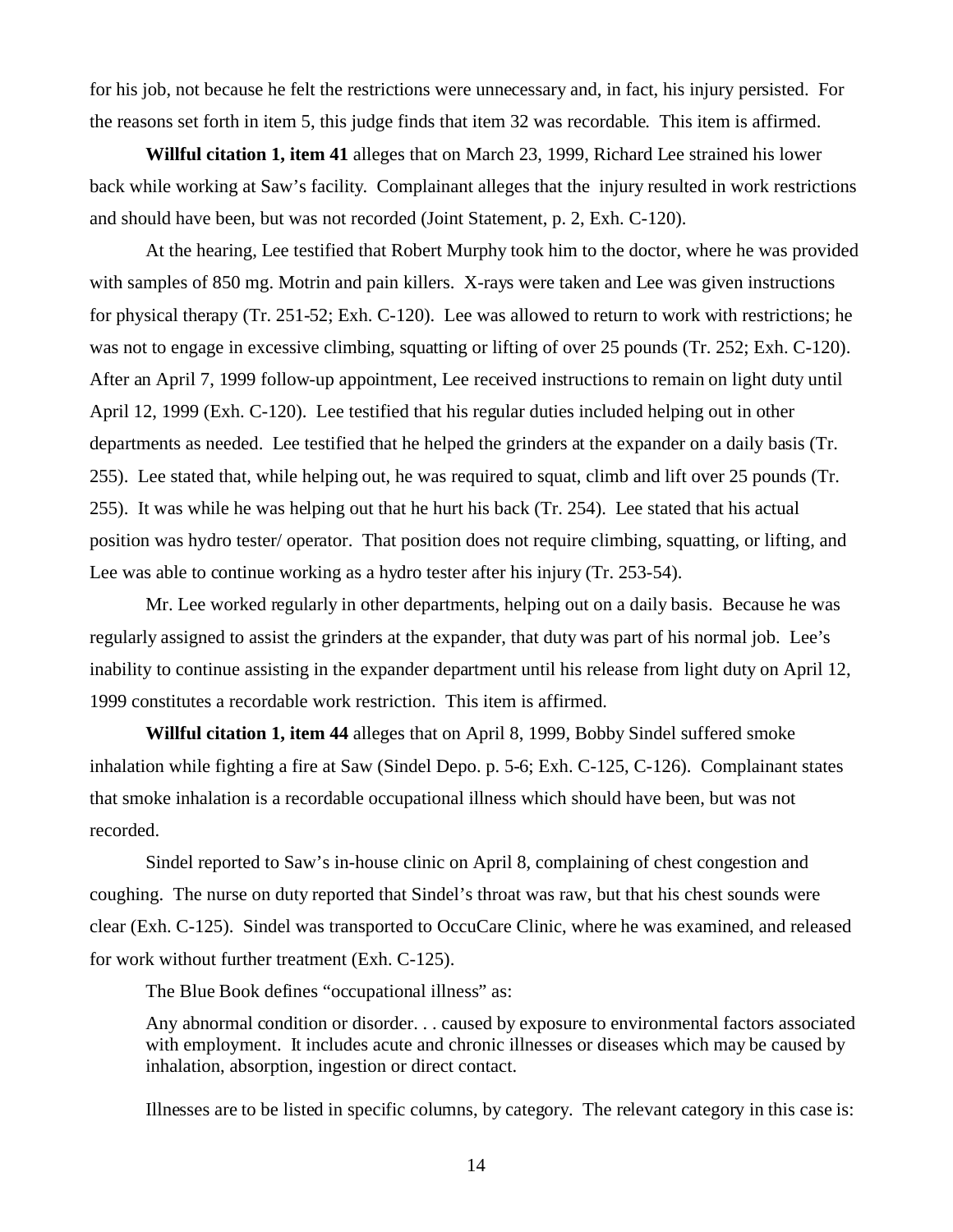7c. *Respiratory conditions due to toxic agents.* Examples: Pneumonitis, pharyngitis, rhinitis or acute congestion due to chemicals, dusts, gases or fumes;. . ..

The record does not establish that Sindel contracted an acute or chronic abnormal condition or disorder from the single exposure to smoke. Neither the in-house nurse, nor the physician at OccuCare reported finding any chest congestion (pneumonitis), or swelling of the throat (pharyngitis) or nasal passages (rhinitis). Because the Secretary failed to prove that Mr. Sindel was diagnosed with a recordable occupational illness, this item is vacated.

**Willful citation 1, item 47** alleges that on June 7, 1999, Saw employee Alejandro Dominguez suffered a corneal abrasion when debris flew into his left eye while he was grinding (Tr. 151; Exh. C-131, C-132). Complainant maintains that Dominguez received medical treatment, making the injury recordable.

Dominquez testified that after his injury, the on-site nurse flushed his eye (Tr. 151). The nurse noted that she provided Dominguez with Cortisporin ophthalmic solution and an eyepatch (Exh. C-131). Robert Murphey then drove Dominguez to OccuCare (Tr. 152). The attending physician's notes indicate that he anesthetized the eye, removed a foreign body, and dosed Dominguez' eye with Blephamide, listed in the Physician's Desk Reference as a prescription medication. Dominguez was provided with an eyepatch and released with a monocular vision restriction (Tr. 132; Exh. C-132). Dominguez testified that when the discomfort did not subside the following day, Mr. Murphey took him back to the clinic, at which time the doctor checked his eye again, and again dosed it with Blephamide, before sending him to an ophthalmologist (Tr. 153; Exh. C-132).

The Blue Book states that the removal of foreign bodies embedded in the eye is almost always a recordable injury (Exh. C-278, p. 43). In this case, it is more likely than not that the debris was embedded in Dominguez's eye, as the on-site nurse was unable to removed it with flushing. Moreover Dominguez was treated on multiple visits with the prescription medication, Blephamide. Injuries requiring multiple doses of prescription medications are recordable (Exh. C-278, p. 43). Item 47 is affirmed.

**Willful Citation 1, item 48** alleges that on June 25, 1999, James Jones suffered a sprained left ankle (Exh. C-133, 134). Jones' injury required a brace, which resulted in work restrictions including instructions to avoid excessive standing, weight bearing on the left foot, and climbing (Exh. C-134).

This judge takes note that in a February 6, 1998 Compliance Letter, the Secretary interpreted medical treatment to include the use of casts, splints and/or orthopedic devices designed to immobilize a body part. The Secretary's interpretation is reasonable, and this item is affirmed.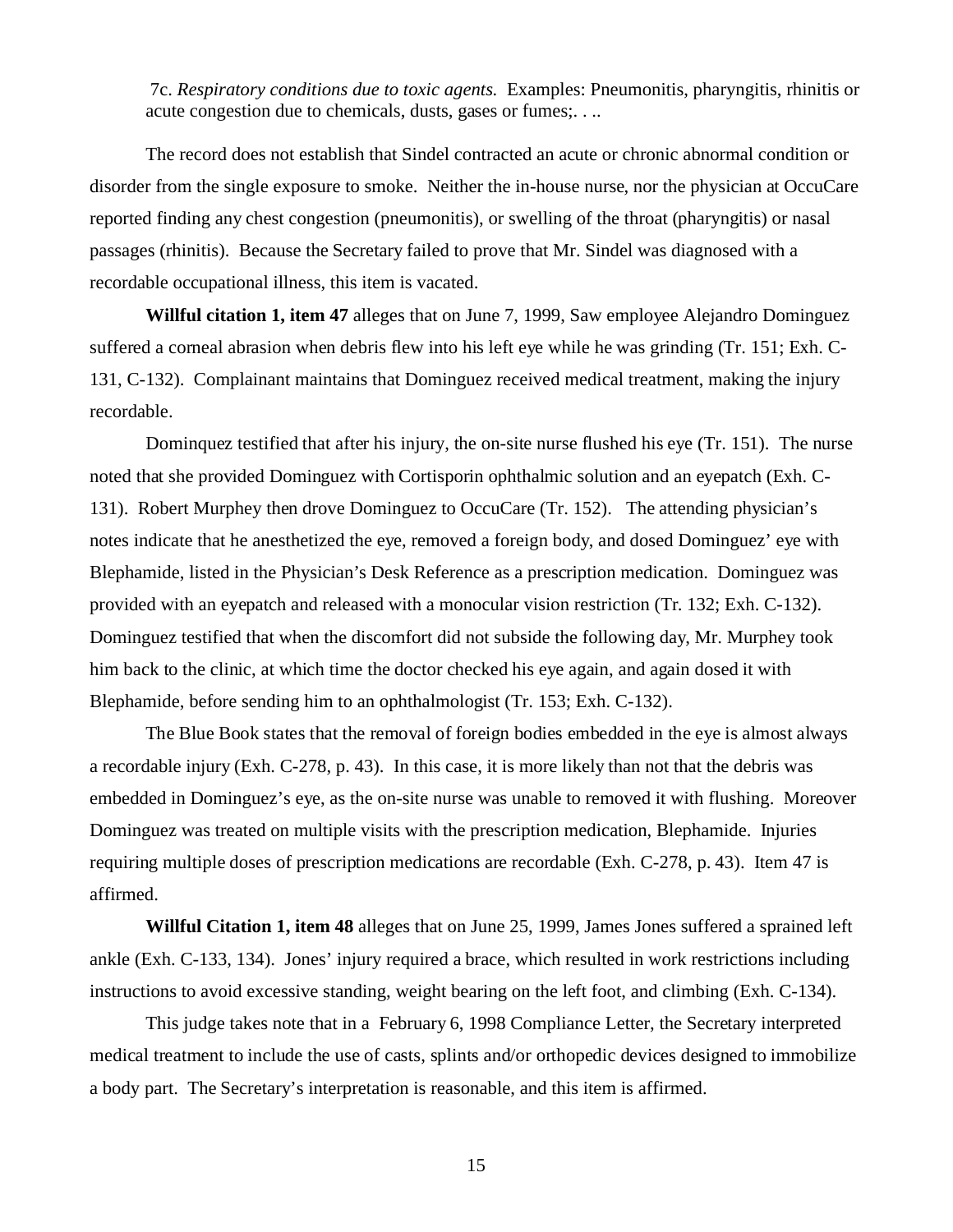**Willful Citation 1, item 67(5)** alleges that on June 25, 1998 Marco Contresas strained his back while lifting ground wires (Exh. C-199, C-200). Contresas was treated at Bay Coast Clinic and was released for work with restrictions consisting of no climbing, bending, stooping, or lifting of any weight in excess of 10 pounds for five to seven days (Exh. C-201).

The injury report that Robert Murphey filed with Texas' worker's compensation states that Contresas, a welder, was performing his regular job when injured (Exh. C-198). This judge finds it more likely than not that Contresas' restrictions would prevent him from stooping or bending to lift ground wires, a part of his normal duties, and the very activity which caused his injury. Item 67(5) is affirmed.

**Willful Citation 1, item 67(8)** alleges that on March 11, 1999 James Hedden, a welder, strained his right wrist and hand while using a wrench. Hedden was treated, his wrist splinted and he was allowed to return to work with restrictions (Exh. C-213, C-214, C-215, C-216). Hedden was instructed to avoid excessive use of his right hand and repetitive lifting of 20 pounds or more (Exh. C-216). Hedden did not testify, and in the absence of any evidence as to his normal duties, this judge cannot find that he was unable to perform his job while observing the listed restrictions. Item 67(8) is vacated.

**Willful Citation 1, item 67(11)** alleges that on March 9, 2000, Gary Cooper, a millwright, cut his right thumb (Exh. C-226). After receiving stitches and a tetanus shot at the clinic, Cooper returned to work with restrictions including instructions to avoid excessive pressure and/or use of his right hand, and to keep the wound dry and clean (Tr. 394-95; Exh. C-226). At the hearing, Cooper testified that his job requires that he use power and hand tools, and that he is right-handed (Tr. 395). Cooper testified that he could perform most of his job duties using his left hand; however, he could not operate a torch, which required him to use his thumb (Tr. 397).

Using a torch was part of Cooper's job, and the restriction which prevented him from full use of his right hand was recordable. This item is affirmed.

**Willful Citation 1, item 67(13)** alleges that on April 18, 2000, Michael Ellison, a welder, suffered a laceration to his right palm (Exh. C- 230). After seeing the on-site nurse, Ellison went to the San Augustine clinic, where he was given stitches, and allowed to return to work with restrictions (Exh. C-231). Ellison was instructed to avoid excessive use of his right hand and to keep the wound dry and clean (Exh. C-232). On April 19, and again on April 28, Ellison returned to San Augustine at which time the attending physician noted "no welding" on his Return to Work (RTW) form (Exh. C-232). Ellison was returned to full duty on May 2, 2000.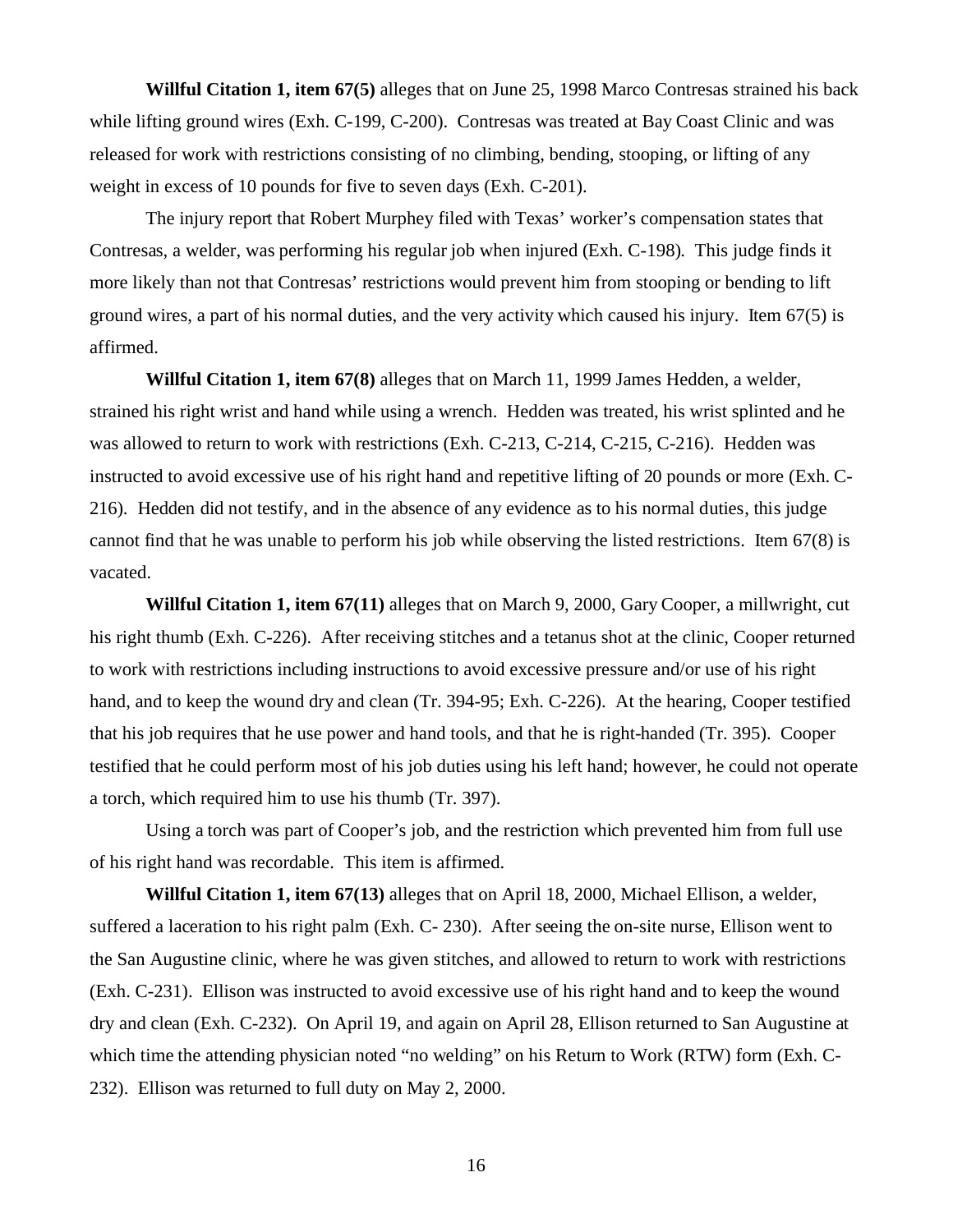This judge finds it more likely than not that Ellison, a welder, would be unable to perform his normal duties with a medical restriction barring him from welding. Item 67(13) is affirmed.

**Willful Citation 1, item 67(15)** alleges that on Don Schwartz suffered a foreign body to his right eye. After the foreign body was removed with an algar brush at the San Augustine clinic, Schwartz returned to work with instructions to refrain from excessive monocular vision (Exh. C-235). Schwartz did not testify at the hearing, and in the absence of any evidence as to his normal duties, this judge cannot find that he was unable to perform his job with restricted vision. Item 67(15) is vacated.

## **Willfulness**

The Secretary maintains that Saw engaged in a deliberate pattern or under-reporting work place injuries in order to avoid being targeted for OSHA inspection. Complainant argues that Saw's practice of under-reporting is demonstrated by a drop in its lost workday injury and illness (LWDII) rate from 9.6 in 1996 to reported rates of 2.7, 3.1 and 4.2 in the following years, 1997, 1998, and 1999. Complainant points out that Saw's witnesses can recall no significant changes that would have impacted safety at the Saw plant during 1997 and the following years, and cannot account for the dramatic drop in the LWDII during that time. Complainant's witnesses, on the other hand, testified that they believed the drop in the rate was the result of deliberate under-reporting of minor injuries pursuant to policy developed by Gary Jones. Complainant argues that its theory explains Jones' deliberate decision not to record injuries suffered by temporary laborers, and his decision to change Saw's Standard Industrial Classification (SIC) code in 1998.

Saw maintains that the drop in the LWDII, the failure to record minor reportable injuries and injuries to temporary workers, and the change in Saw's SIC code were all attributable to unrelated misinterpretations of OSHA requirements. Saw argues that any and all misinterpretations of OSHA requirements were made in good faith. At no time did Saw intend to circumvent an OSHA inspection.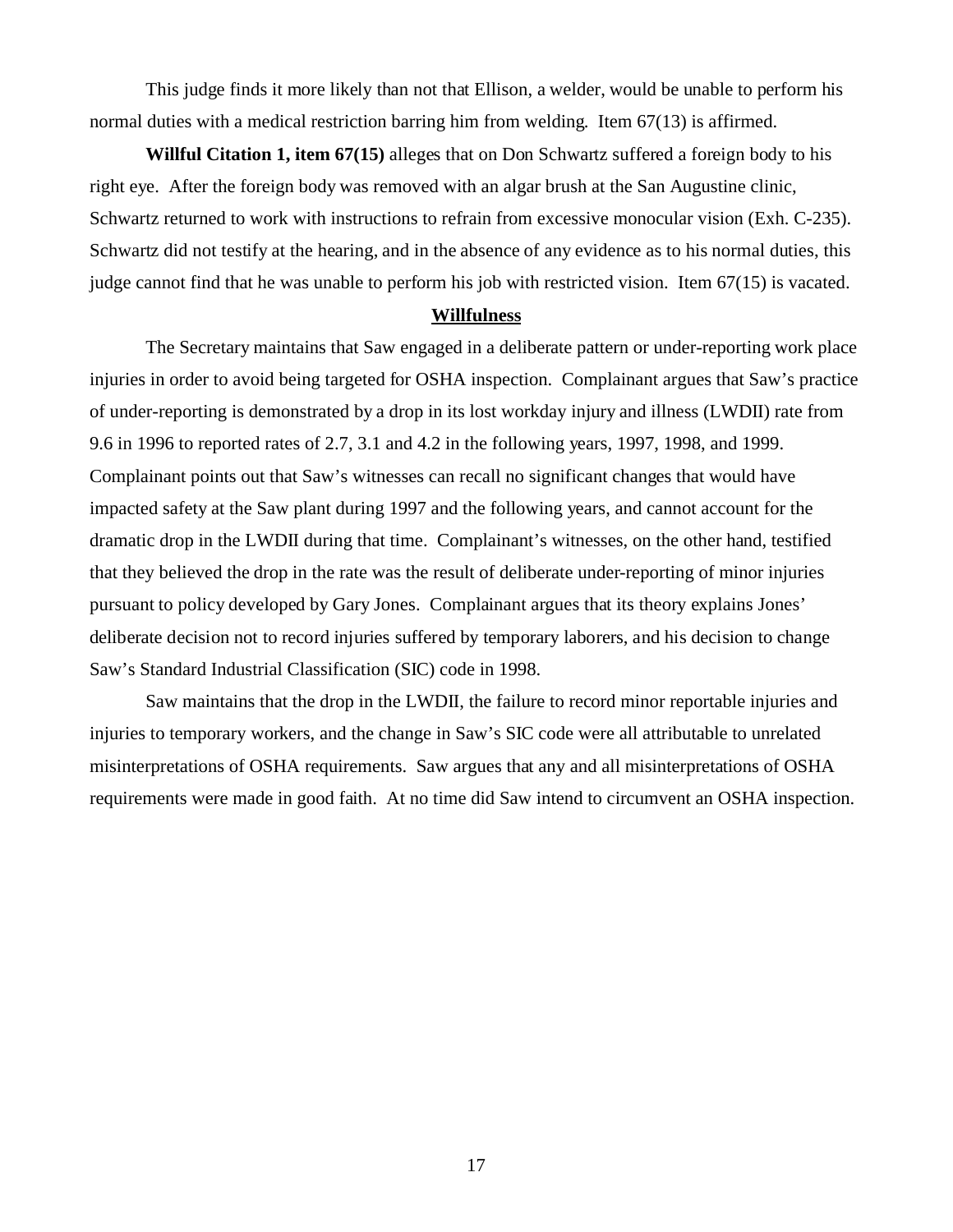# *Facts*

**Charles Kutan** is currently the production planning manager for Saw (Tr. 257). Kutan was originally hired in June 1995 to serve as Saw's human resources and safety director (Tr. 257-58). Kutan testified that, in that position, it was his responsibility, in addition to dealing with personnel issues, to investigate accidents and to maintain the OSHA 200 logs (Tr. 261). Kutan stated that he maintained the logs until mid-1997 (Tr. 261). According to Kutan, his experience prior to 1995 was in shipping (Tr. 267). In order to fulfill his new safety duties at Saw, he had to familiarize himself with OSHA regulations regarding recordkeeping by conferring with Saw's Workman's Compensation carrier, and by reading OSHA publications, including the 200 form and the Blue Book (Tr. 267-68; Exh. C-278). Kutan testified that it was his practice to list recordable injuries on the OSHA 200 as they occurred (Tr. 266). Robert Whitmore, chief of OSHA's division of recordkeeping requirements, testified that in 1996 Charles Kutan submitted an LWDII rate of 9.6 on the 1996 OSHA 196 Summary form, based on information contained in 1996 OSHA 200, the only complete year for which Kutan maintained the 200 form (Tr. 305).

Prior to joining Saw, **Gary Jones,** who is an attorney, was employed for 19 years as the employee relations representative at Brown & Root. As part of his job duties at Brown & Root, Jones dealt with a number of governmental agencies, including OSHA. He attended safety seminars, met with OSHA investigators, and responded to OSHA complaints (Tr. 182). During his tenure with Brown & Root, Jones occasionally reviewed the OSHA 200 logs (Tr. 200). He was familiar with the Blue Book (Tr. 200-01).

Jones took over as director of human relations at Saw in July 1997 (Tr. 181). Jones also acted as Saw's safety director, and his duties included ensuring compliance with OSHA reporting requirements (Tr. 206-07). In August 1997, Jones hired Ronnie Johnson to act as safety manager for Saw (Tr. 208). Jones testified that he chose Johnson because he was a medic, and was familiar with OSHA regulations (Tr. 208). Jones testified that he considered the OSHA 200 log to be Johnson's responsibility; however, at some point Jones became aware that Johnson was not keeping the log. Jones testified that, together, he and Johnson brought the log up to date (Tr. 209, 213). Jones testified that he never again consulted with Johnson about the recordability of any particular injuries (Tr. 215). According to Jones, Johnson completed and certified the 1997 OSHA 200 logs (Tr. 214; Exh. R-1). Jones, however, completed and certified the OSHA Form 196 Summary for 1997 (Tr. 207; Exh. C-276, p. 3). The LWDII rate Jones submitted for 1997 was 2.7 (Tr. 305).

**Robert Murphey,** who replaced Johnson as safety manager in 1998, testified that he was familiar with OSHA regulations and standards, including the Blue Book (Tr. 65). As Saw's safety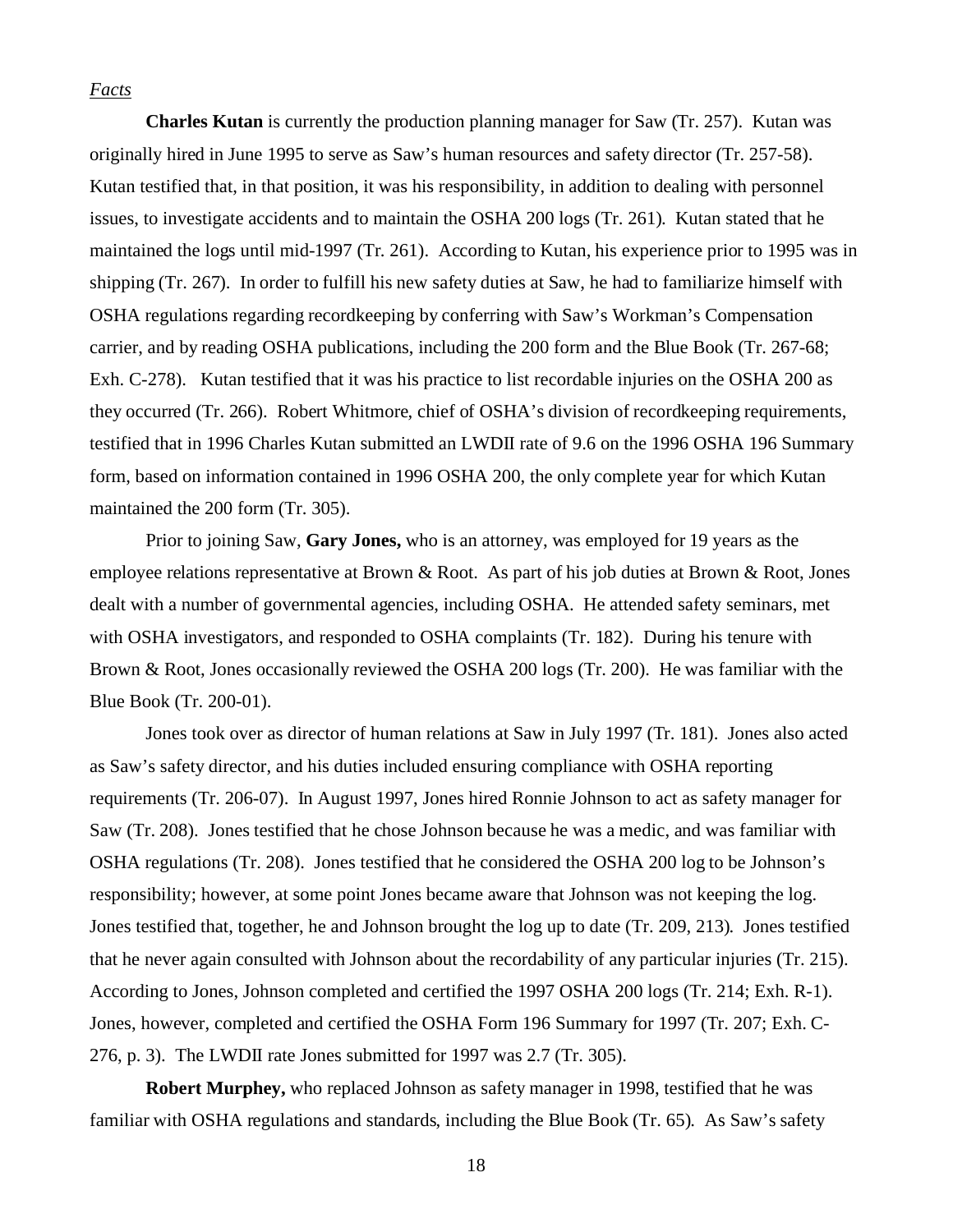manager, he was responsible for responding to accidents and injuries and for maintaining the OSHA 200 logs (Tr. 65, 116). Though Murphey reported directly to Jones, he testified that Jones did not instruct him in the correct means of completing the logs (Tr. 64, 111, 216). As noted above, Murphey used the nurse's sign-in logs and accident and incident reports to assure the accuracy of the OSHA 200 log (Tr. 112). Murphey stated that he made every attempt to follow up on accidents and incidents at the Saw facility in order to ascertain whether all recordable injuries had been reported (Tr. 139-40). Murphey maintained that if he failed to record an injury, it was either because the nurse failed to turn over forms specifying medical treatment or work restrictions, or because supervisors failed to turn in accident reports (Tr. 124-126). Murphey completed and certified the OSHA 200 logs for 1998 and 1999, and kept the logs for the first part of 2000 (Tr. 98, 106-107, 111). Mr. Murphey was aware that LWDII rates were used to target OSHA inspections, though he did not know exactly what rates would trigger an inspection (Tr. 131). The LWDII rates for 1998 and 1999 were 3.1 and 4.2, respectively (Tr. 305). During the first half of 2000, Saw's LWDII rate was 0 (Tr. 305).

**Craig Wetherington** was hired in May 1998 to act as the safety director for Jindal Steel, a plate steel manufacturing facility located on the same 59 acre tract which houses Saw; both were part of an older USX steel mill facility (*See, Secretary v. Jindal United Steel Corp. (Jindal),* Docket No. [00-2231](#page-30-0) [petition for discretionary review pending before the Commission] Tr. 583).<sup>1</sup> Jindal produces the plate steel which Saw uses for producing pipe. The two companies share some common ownership; Saw Pipes holds stock in Jindal (*Jindal,* Exh. A, pp. 141, 595). Wetherington was told when he was hired that Jones was the administrator of the safety program for both Jindal and Saw pipes (*Jindal,* Exh. A, pp. 66, 126), and that he had dual responsibility to both Jindal's production manager and to Gary Jones (*Jindal,* Exh. A, pp. 49, 66-67, 76, 98-99, 113). Wetherington stated that Jones instructed him not to record any injuries which were not also reported to Texas Workers' Compensation (*Jindal,* Exh. A, pp. 65, 68, 77-80). Jones also specifically told Wetherington that injuries suffered by temporary laborers would be reported by the agency through which the laborer was employed, and that Wetherington was not to report those injuries (*Jindal,* Exh. A, p. 74). Wetherington testified that when he told Jones this did not conform to OSHA reporting guidelines; Jones told him he interpreted the guidelines differently (*Jindal,* Exh. A, pp. 74, 93). As a result, Wetherington did not report any injuries to temporary laborers; he did not do any follow up on temporary employees who had been injured (*Jindal,* Exh. A, p. 81). Wetherington testified that he

[<sup>1</sup>](#page-30-0) Pursuant to the joint motion of the parties portions of the *Jindal* transcript were admitted and made part of this record by this judge's January 18, 2002 Order. Prior testimony from *Jindal* is labeled Exhs. A through J.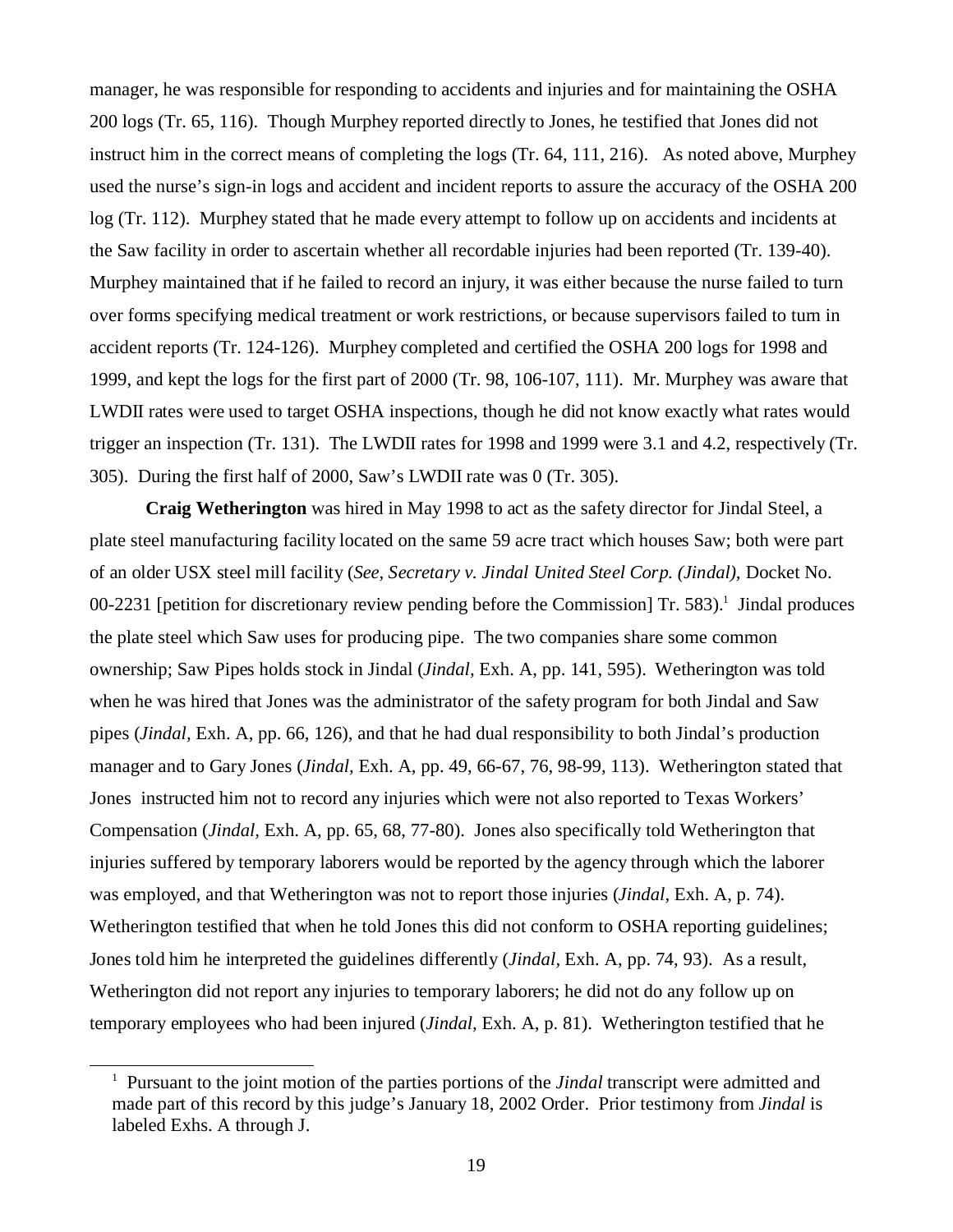filled out the OSHA 200 forms in accordance with instructions provided him by Gary Jones (*Jindal,*  Exh. A, p. 68), but told Jones he did not believe the 200 log was being filled out correctly. Jones told Wetherington that he interpreted OSHA regulations differently and that if Wetherington didn't want to record injuries according to his interpretation, Wetherington could find another job (*Jindal,* Exh. A, pp. 68-69, 555). Wetherington believed that Jones' intent was to misrepresent the number of accidents at the plant in order to evade inspections by OSHA by reporting a low LWDII (*Jindal,* Exh. A, pp. 109-10, 115-116).

**Ronnie Johnson** testified that Gary Jones maintained the OSHA 200 logs while he was employed at Saw (*Jindal*, Exh. E, p. 401). Johnson stated that he was aware that otherwise recordable injuries were not being recorded on the OSHA 200 logs in an attempt to keep the numbers down (*Jindal*, Exh. E, pp. 396, 402-03). According to Johnson, Jones would not record an injury if Saw paid the injured employee's medical costs in house rather than submitting a Workman's Compensation claim (*Jindal*, Exh. E, pp. 395-96). In addition, Johnson testified, he knew that Jones was not recording otherwise recordable injuries if those injuries were suffered by temporary employees (*Jindal,* Exh. E, p. 397).

**Carl Davis**, the Director of Occupational Medicine for the Jacinto Medical Group in Baytown Texas (Tr. 399), testified that in October 1998 he became aware that the Jacinto Medical Group supervised the Licenced Vocational Nurse (LVN) from BayCoast Medical Center who ran Saw's onsite medical facility (Tr. 400-01). On or about October 28, 1998, Davis visited the Saw facility, where he met with the LVN, Helen Stipe, Gary Jones and Robert Murphey (Tr. 402). During that visit, Davis testified, Jones took him aside and informed him that Saw "did not have recordable injuries" (Tr. 403). Davis testified that he subsequently spoke with Jones two or three times a week (Tr. 406). During those conversations, Jones often criticized Davis' decisions to restrict employees' work activities (Tr. 405). Davis testified that Jones specifically asked him to not to place employees under work restrictions (Tr. 445-46). Specifically, Davis stated:

Well, in the course of reporting patient status to Mr. Jones and in conversations we had when he would call me, Mr. Jones was, many times, critical of the fact that restrictions had been placed on the patients' work activity. Some of them were less than friendly. They were generally critical if any restriction had been placed. He, on more than one occasion, asked me to write "No restrictions." (Tr. 405).

In December 1998, Saw terminated its contract with BayCoast (Tr. 405).<sup>2</sup>

 $2$  At the hearing, this judge disallowed Respondent's attempts to impeach Dr. Davis' credibility by introducing evidence of a professional disciplinary action that involved neither Saw, nor any Saw employees. Such evidence was deemed irrelevant and prejudicial (Tr. 434-35, 442). In an effort to circumvent this judge's ruling, Saw has attached to its brief documents detailing actions taken by the Texas State Board of Medical Examiners in 1999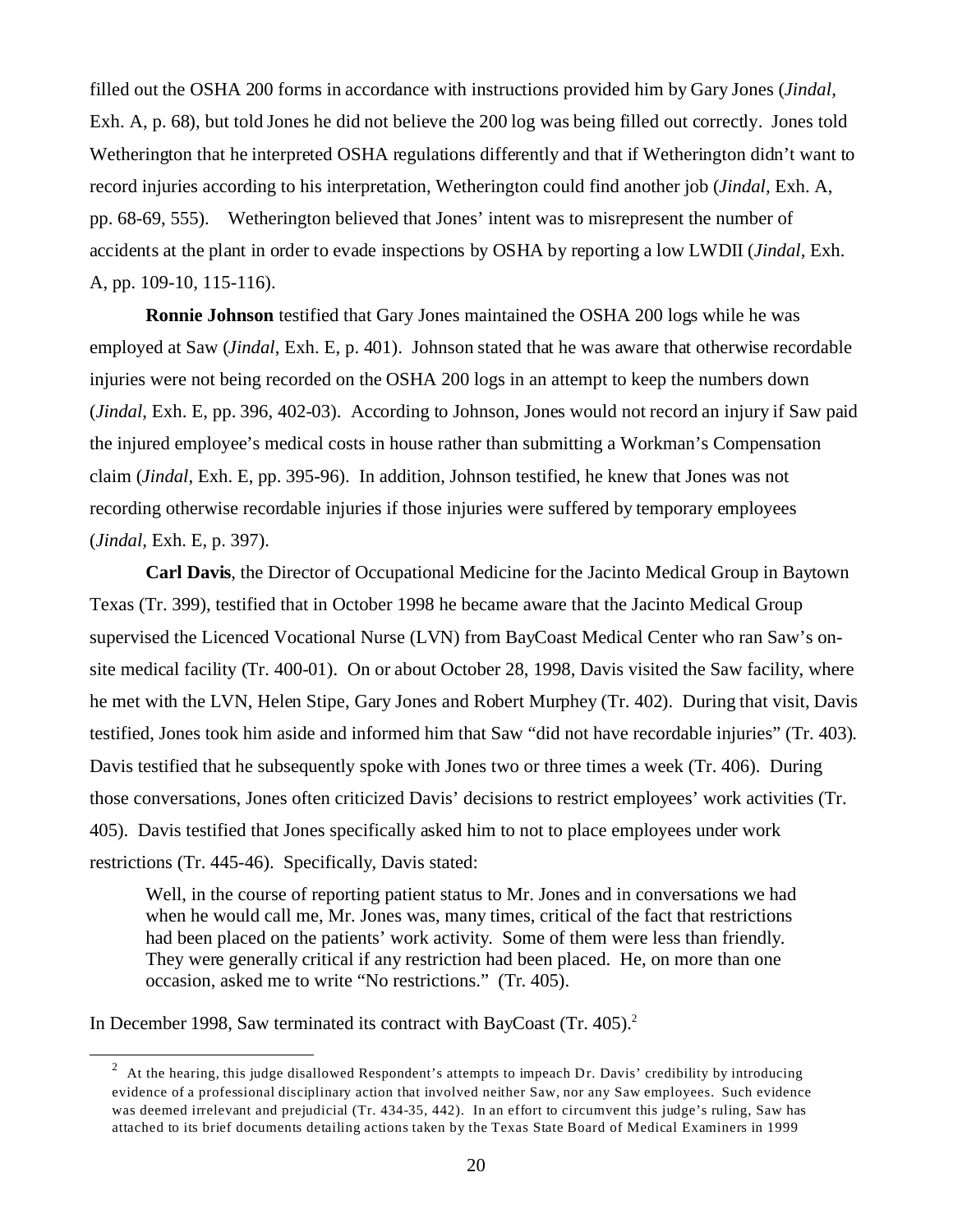**Robert Whitmore** testified that OSHA's programmed inspections are based on employer LWDII rates (Tr. 364). The OSHA Occupational Injury and Illness Data Collection form, which is mailed to employers, including Saw, informs those employers that the injury an illness data collected from them "will be used to focus OSHA activities" including inspections (Tr. 365; Exh. C-274, p. 2, C-275, p. 2). The formula OSHA uses for targeting inspections changes frequently. For instance, in 1998, OSHA targeted employers for inspection if the employer's 1996 LWDII rate exceeded the average for its Standard Industrial Classification (SIC) code (Tr. 341). In 1999 OSHA used data from employers' 1997 OSHA form 196 injury summaries (Tr. 336). Employers with LWDIIs exceeding 16 were placed on OSHA's primary targeting list, while employees with LWDIIs between 10 and 16 were placed on the secondary list (Tr. 337,-339). In 2000, inspections were planned for employers reporting an LWDII of over 14 on their 1998 injury summaries (Tr. 330-31, 339). Employers reporting an LWDII between 8 and 14 were placed on a secondary list, and might or might not be inspected, depending on OSHA's workload (Tr. 331). Whitmore testified that in any given year, employers would not know what injury rate would trigger an inspection two years down the line (Tr. 340-41). However, employers with extremely low LWDII rates were "not even on [OSHA's] radar screen" (Tr. 364). According to Whitmore, OSHA has not targeted an employer with an LWDII of less than 4.6 since its inception, (Tr. 433-44).

**SIC Codes**. During 1995 and 1996, while Charles Kutan kept the OSHA logs, Saw listed its SIC code as 3317 Steel Pipe and Tubes (Tr. 269-70, 308; Exh. C-276, C-300). The description of the 3317 industrial code is: "Establishments primarily engaged in the production of welded or seamless steel pipe and tubes and heavy riveted steel pipe from purchased materials." Examples of the manufactured product include "pipe seamless steel-mfpm." (Exh. C-300). Charles Kutan testified that Saw was, and is, in the business of producing welded line pipe (Tr. 272). Kutan could not recall specifically telling Gary Jones Saw's SIC code, but stated that he would have shown him the paperwork, including the OSHA summaries on which the 3317 SIC code was set forth (Tr. 271, 293). Mr. Whitmore testified that during his formal interview with Dilip Bhargava, Saw's then president and CEO (Tr. 172), Bhargava told him that he believed that Saw fell under the 3317 industrial code (Tr. 391).

Whitmore testified that, in 1998, OSHA attempted to conduct a programmed inspection of Saw's facility based on Saw's 1996 LWDII rate, which at 9.55 exceeded the industry average of 5.6 for SIC 3317 (Tr. 308-09, 317-318). Gary Jones turned the OSHA inspectors away, claiming that

<sup>(</sup>Saw's post hearing brief, Exh. D, E and F). Submission of those exhibits violates the spirit of this judge's ruling; Exhs. D, E and F are, therefore, stricken from the record and will be removed from Saw's brief.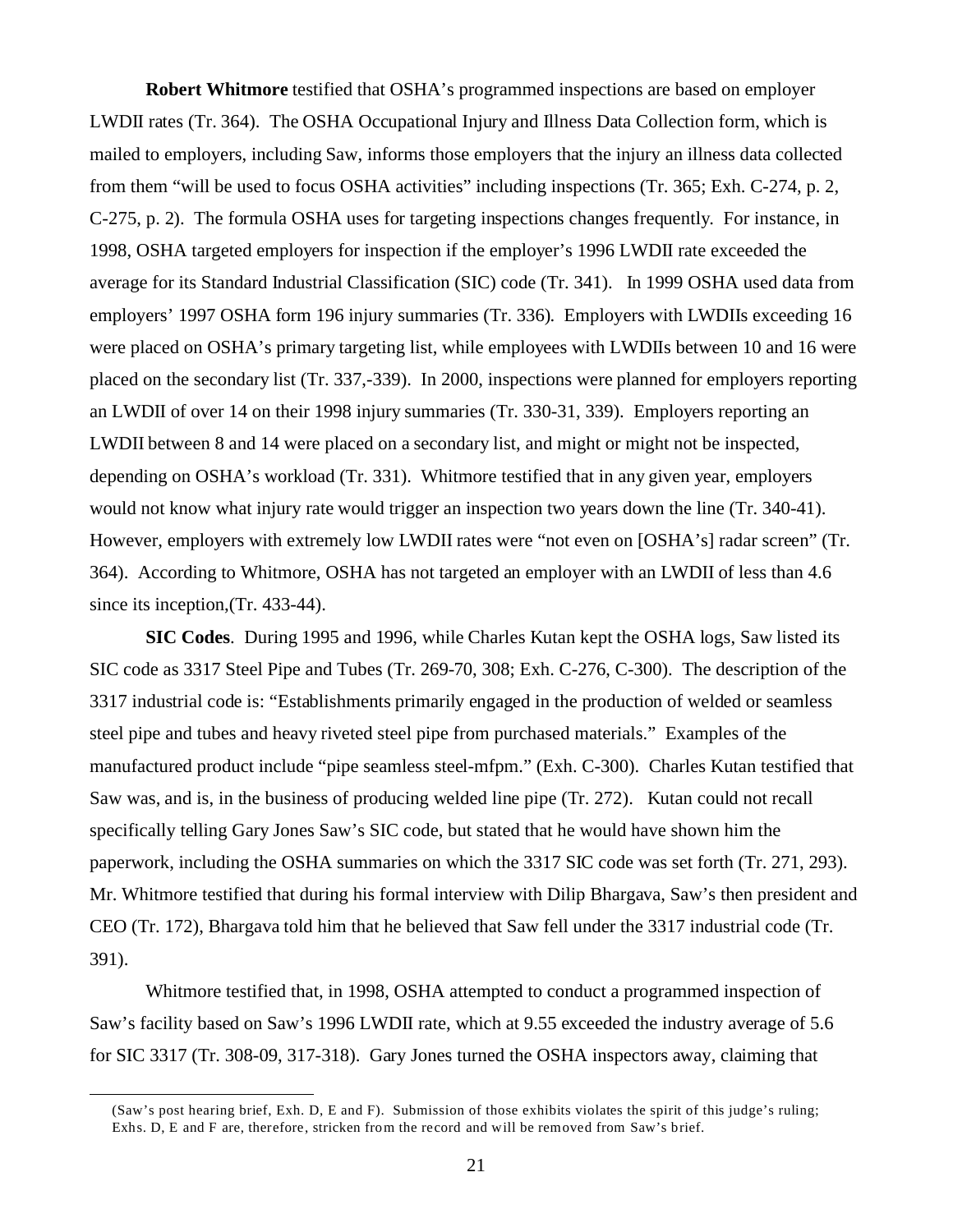Saw's SIC code was not 3317, but 3443 (Tr. 202-204, 232, 315, 318).<sup>3</sup> The description for SIC code 3443 Fabricated Plate Work (Boiler Shops) is: "Establishments primarily engaged in manufacturing power and marine boilers, pressure and nonpressure tanks, processing and storage vessels, heat exchangers, weldments and similar products, by the process of cutting, forming and joining metal plates, shapes, bars, sheet, pipe mill products and tubing to custom or standard design, for factory or field assembly." (Exh. C-301). Chuck Kutan testified that Saw never manufactured boilers, pressure or non-pressure tanks, heat exchangers and/or weldments (Tr. 272-273). Saw claims the 3443 classification was made in good faith, based on a bullet on the bottom of a second page listing possible sample products which includes "Pipe, large diameter: metal plate-made by plate fabricators." Though Saw does fabricate large diameter pipe from steel plates, Saw does not fabricate metal plate. All its plate is purchased (Tr. 110). Whitmore testified that no reasonable person could have believed that 3443 was the applicable SIC for Saw (Tr. 349-50).

**Temporary employees.** Saw admits that injuries suffered by temporary employees were not recorded on its OSHA 200 Logs or figured into its LWDII rates.

Robert Murphey testified that he consulted the Blue Book (Tr. 132), which states in relevant part:

If [a temporary laborer is] subject to the supervision of the using firm, the temporary help supply service contractor is acting merely as a personnel department for the using firm, and the using firm must keep the records for the personnel supplied by the service. If the temporary workers remain subject primarily to the supervision of the supply service, the records must be kept by the service. In short, the records should usually be kept by the firm responsible for the day-to-day direction of the employee's activities.

(Exh. C-278, p. 24). Murphey, however, testified that he believed injuries to temporary workers were recorded by Labor Ready, the personnel agency that supplied Saw's temporary laborers, because the Labor Ready representative, Gary Young, once asked him for a blank 200 log (Tr. 97-98, 110, 122).

Murphey also testified that he read the instructions for filling out the OSHA injury and illness data collection form in 1998 and 1999 (Tr. 135). The form asks employers to "**Tell us about your employees and the hours they worked.**" The form directs the employer to estimate its average number of employees by "[adding] together the number of employees your establishment paid in every pay period during 1998 [and 1999]. Include all employees: full time, part time, temporary, seasonal, salaried and hourly," and divide the answer by the number of pay periods (Exh. C-274, C-275, p. 3). The form goes on to ask how many hours employees actually worked during the relevant years and

<sup>3</sup> Robert Murphey claimed not to be familiar with SIC codes, but testified that when he was hired, and again in 1998 when Gary Jones turned the OSHA inspectors away, he was told Saw's SIC code was 3443 (Tr. 102-05).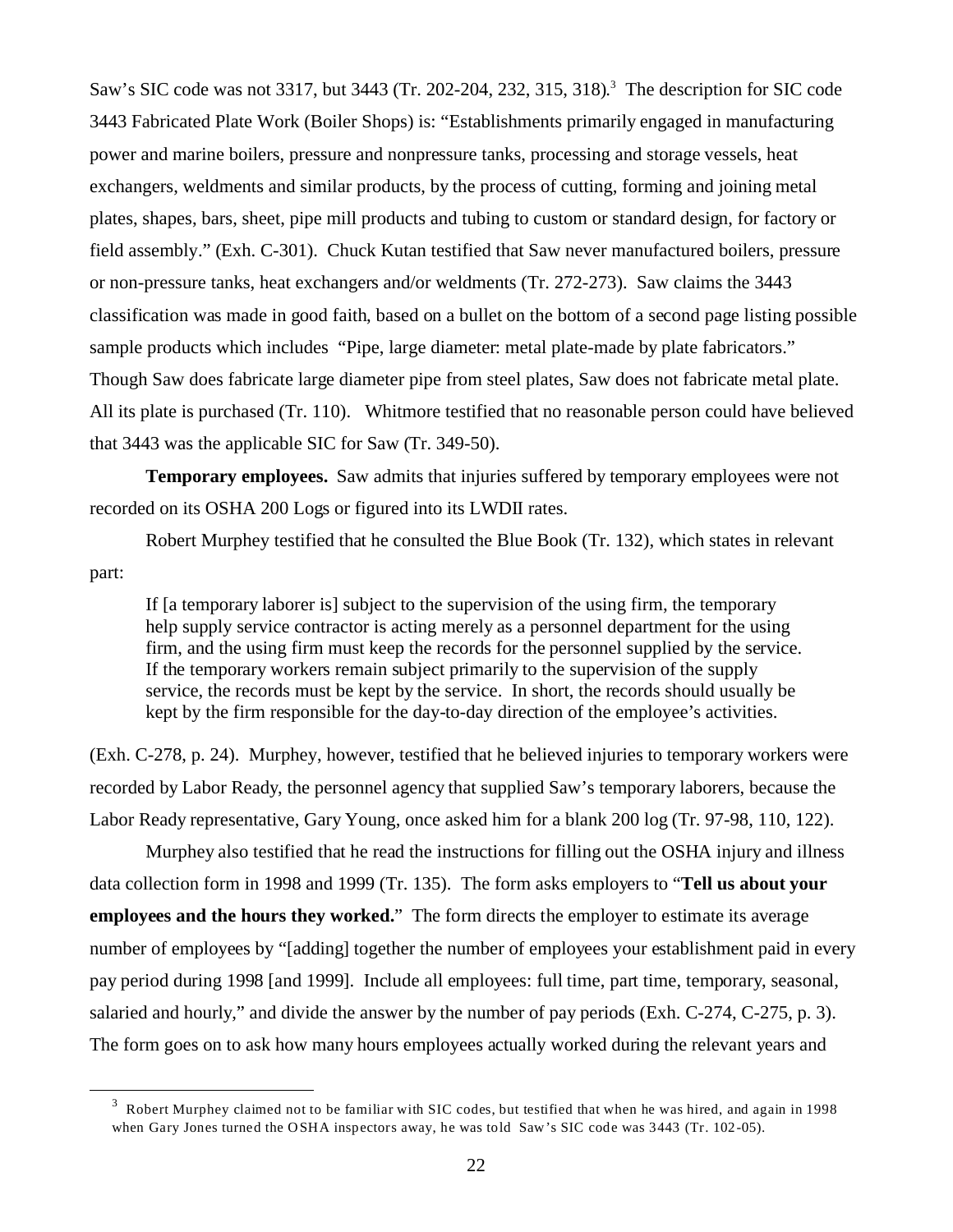directs the employer to "[i]nclude hours worked by salaried, hourly, part-time and seasonal workers, as well as hours workers subject to day to day supervision by your establishment (e.g. temporary help service workers) (Exh. C-274, C-275, p. 3). Murphey stated that he either "missed that part," or "just didn't get [it] down." (Tr. 136).

Saw argues that Murphey was not the only one who misunderstood the reporting requirements. Labor Ready, the staffing agency that provided laborers for Jindal Steel kept its own OSHA 200 log for laborers supervised by Jindal (*Jindal*, Exh. C, pp. 231-32, 562). In addition, after reviewing Chapter IV of OSHA's Blue Book, Gary Jones advised Jindal's safety manager, Craig Wetherington, not to record injuries to temporary laborers. Though Wetherington told Jones that he believed injuries suffered by temporary employees *were* recordable, Jones insisted that such injuries should be recorded by the staffing agencies that provided the laborers (*Jindal,* Exh. A, pp. 221-22; *Jindal*; Tr. 561-62, 588-90).

# *Discussion*

The Commission has defined a willful violation as one "committed with intentional, knowing or voluntary disregard for the requirements of the Act or with plain indifference to employee safety." *Valdak Corp.*, 17 BNA OSHC 1135, 1136, 1993-95 CCH OSHD ¶30,759, p. 42,740 (No. 93-239, 1995), *aff'd,* 73 F.3d 1466 (8th Cir. 1996). Moreover, a series of disparate violations may be found to be willful if there is evidence that such violations are part of a deliberate pattern, practice, or course of conduct. *See, Kaspar Wire Works, Inc. (Kaspar),* 18 BNA OSHC 2178, 2000 BNA OSHC ¶32,134 (No. 90-2775, 2000), *appeal filed*, No. 00-1392 (D.C. Cir. Sept. 26, 2000).

The Secretary maintains that Saw engaged in a deliberate pattern of under reporting in order to avoid being targeted for OSHA inspection. Saw maintains that the evidence in the record is insufficient to demonstrate Saw's motives, arguing that neither Gary Jones nor Robert Murphey knew or could have predicted the criteria OSHA would be using to target specific industries in any given year. However, any safety and health officer who knows that employers' LWDII are used to target inspections, would also know that an employer's chances of being inspected are reduced if it produces an extremely low LWDII. In any event, the Commission has held that he Secretary need not show that the employer had an evil or malicious motive to show willfulness. In other words, Complainant needn't prove *why* Saw engaged in the demonstrated practice of under-reporting. "The state of mind required for a willful violation need be only knowing, voluntary, or intentional." *Id.* at 2183-84. Complainant need only show that the demonstrated practice of under-reporting was deliberate. During the relevant time period, Saw failed to record 63.7% of all reportable cases on its OSHA 200. Of those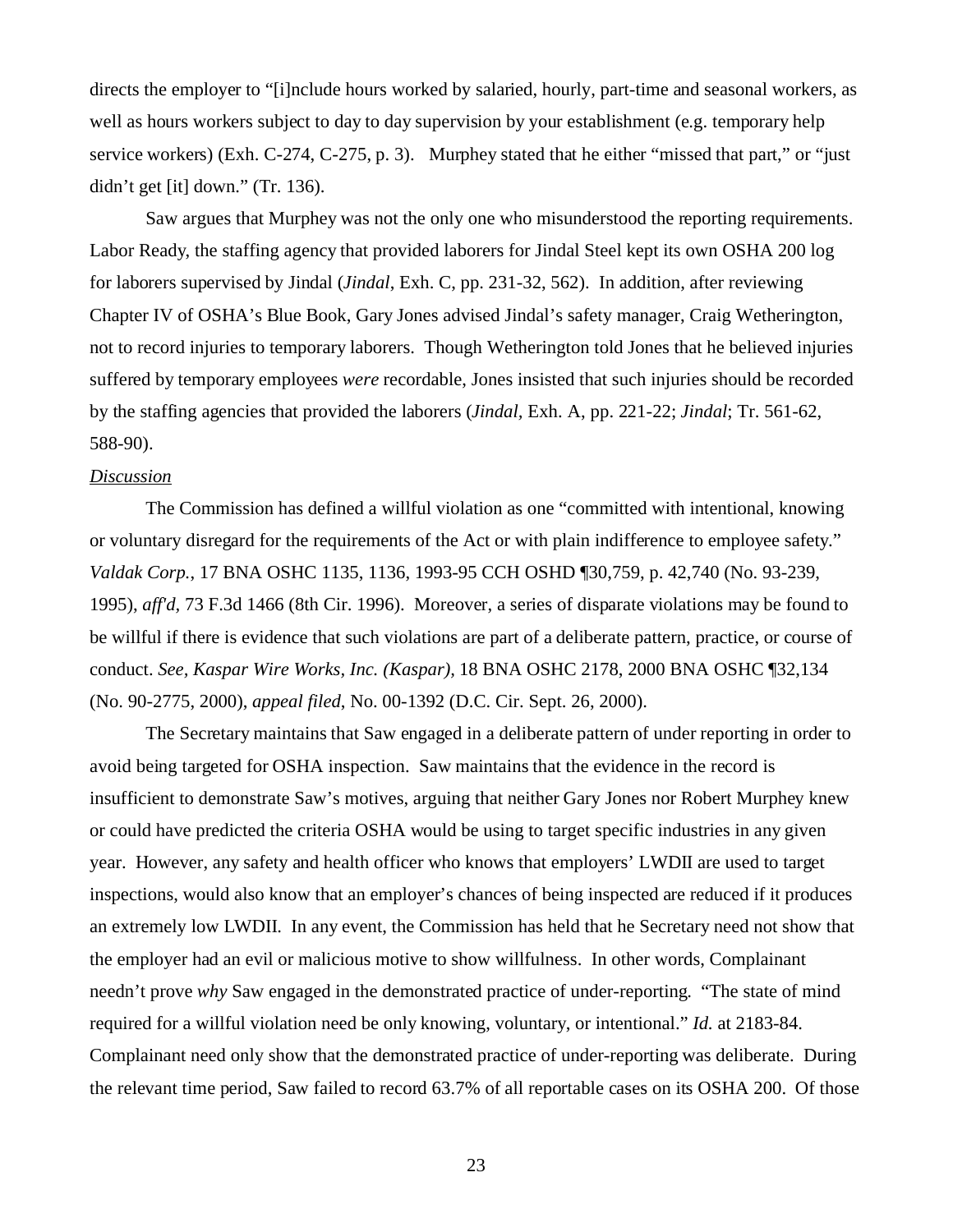cases that were reported, 40.6% were erroneously listed as involving no lost or restricted work days.4 The sheer number of unreported injuries in this case cannot be explained by simple negligence. Those numbers, when viewed in light of the testimonial evidence, discussed more fully below, are sufficient to establish that the comprehensive under-reporting of injuries and lost workdays in this case was knowing and intentional and, therefore, willful.

Charles Kutan was hired in 1995 to act as Saw's human resources and safety director. Though Kutan had no prior training in safety and health, and though he had dual responsibility for human relations and safety, Kutan managed to correctly determine Saw's SIC code, and to record injuries as they occurred. A month after Gary Jones took over as human resources director in 1997, he was able to hire a safety director, first Ronnie Johnson and then Robert Murphey, with whom he could effectively split the duties that Kutan previously handled alone. Jones, Johnson and Murphey all had considerable safety and health experience. They inherited a pre-existing reporting system under which plant managers and supervisors were to report injuries and accidents to the safety director. Additional procedures, which should have increased reporting accuracy, were instituted. An on-site clinic was established, where a Licenced Vocational Nurse (LVN) could evaluate injuries, and provide limited treatment. The on-site nurse kept a sign-in log, which the safety manager could use to double check his OSHA log. When injured employees were seen by a physician, Return To Work (RTW) forms detailing employees' work restrictions were faxed to Saw from the off-site clinic. Despite the increase in the number and expertise of safety personnel, however, the timeliness and accuracy in recording injuries plummeted after Jones took over the management of Saw's safety department. Neither Jones nor Saw provided any explanation for the drop in the LWDII on Saw's 1997 OSHA 196 summary, which was 2.7, down from 9.55 the year before. Reporting accuracy did not improve when Robert Murphey took over responsibility for the logs in May 1998. Though Murphey claimed to have made every attempt to follow up on accidents and incidents at the Saw facility in order to ascertain whether all recordable injuries had been reported, and maintained that he used available accident reports and the sign in logs from the on-site infirmary to ensure the accuracy of the OSHA 200 logs, injuries and lost workdays continued to be under-reported. LWDII rates of 3.06 and 4.18 were submitted for 1998 and 1999, respectively.

Given the reporting system available to Murphey, this judge cannot credit Saw's contention that he did not possess *actual* knowledge, either of the occurrence, or of the extent, of cited employee injuries. First, Saw points out that Murphey "relied heavily" on accident reports submitted from first

 $^4$  These percentages reflect all injury cases occurring between January 1998 and mid-2000, adjusted to conform to this judge's ruling on the contested items as set forth above.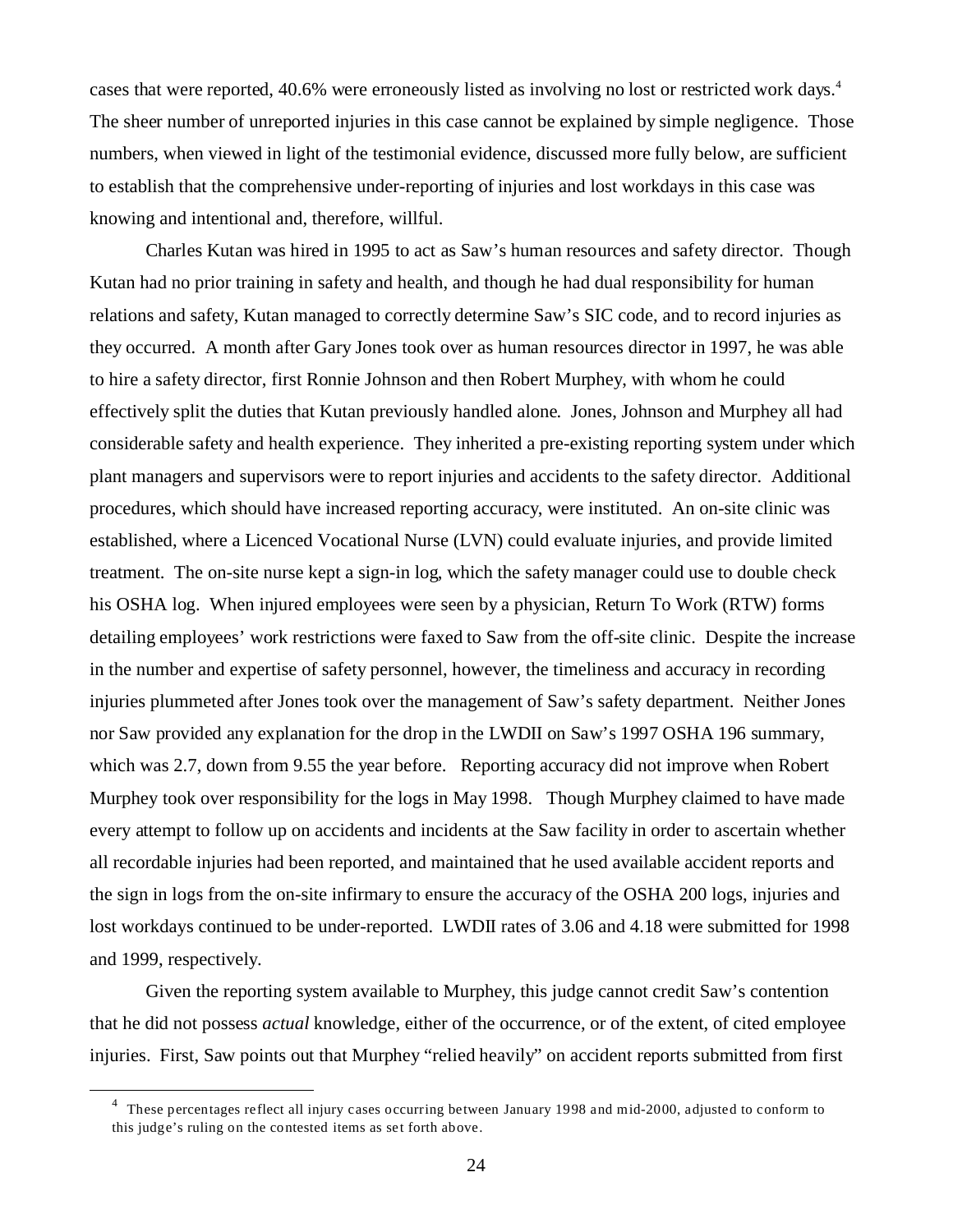line supervisors, reports which Saw maintains were infrequently filled out. Saw further argues that there was not enough information on the accident forms returned from the off-site clinic for Murphey to make a determination of recordability. Finally, Saw argues that the nurses' log, on which Murphey also relied, was incomplete and failed to provide Murphey with notice of cited injuries. Saw's arguments fail because, though there were lapses in reporting, there were so many redundancies in the way injuries were reported at Saw, it would have been impossible for almost *two thirds* of reportable injuries to go unrecognized by the safety manager. For instance, Saw's justifications do not explain Murphey's failure to record:

**Item 22.** On September 28, 1998 Myron Ferguson suffered a laceration to his thumb. His supervisor filled out an incident report (Exh. C-60). Nurse Stipes saw Ferguson on-site, and after dressing the wound she referred him to BayCoast emergency. In her clinical notes Stipes noted "considerable" bleeding (Exh. C-61). The clinic log clearly reflects that Mr. Ferguson was sent to the emergency room (Exh. C-248, p. 4). Ferguson's wound was sutured, and his treatment was listed on the RTW form generated by BayCoast for Saw (Exh. C-62, p. 6). In this case, there was an incident report, a log entry indicating a referral to the emergency room and an RTW form stating that sutures, recordable medical treatment had been provided (Exh. C-278, p. 43). It is difficult to conceive how Murphey's failure to report this injury could have been anything other than intentional.

**Item 40.** Alan Edgar suffered a probable 2<sup>nd</sup> degree burn on March 22, 1999. Edgar reported the injury to Murphey on March 24; Murphey treated Edgar's burn for two days before taking him to the on-site clinic on March 26, after which Saw's nurse, Helen Stipe, treated the burn with repeated applications of a prescription antiseptic ointment (Exh. C-118). The log from the on-site clinic lists three visits by Alan Edgar; each listing contains a description of his injury and the medical treatment received (Exh. C-249, p. 5).

Saw is correct in stating that there was no accident report filed in this case. However, Murphey had actual knowledge of this injury, having treated the victim himself and taken him to the clinic nurse. He had access to the log, which details multiple repeat visits to the clinic for antiseptic dressings. The Blue Book clearly states that the "[a]pplication of **ANTISEPTICS** during second or subsequent visit to medical personnel" is recordable (Exh. C-278, p. 43). Saw's explanations do not account for Murphy's failure to record this item.

**Item 42**, On April 2, 1999 Jose Garza suffered  $1<sup>st</sup>$  and  $2<sup>nd</sup>$  degree burns to his shoulder. Bob Murphey treated the injury before sending Garza to the on site clinic. Garza also visited the OccuCare clinic, where an accident report was generated, indicating that the burns were diagnosed as  $3<sup>rd</sup>$  degree. Ms. Stipe continued to administer repeated applications of antiseptics until April 8 (Exh. C-121, C-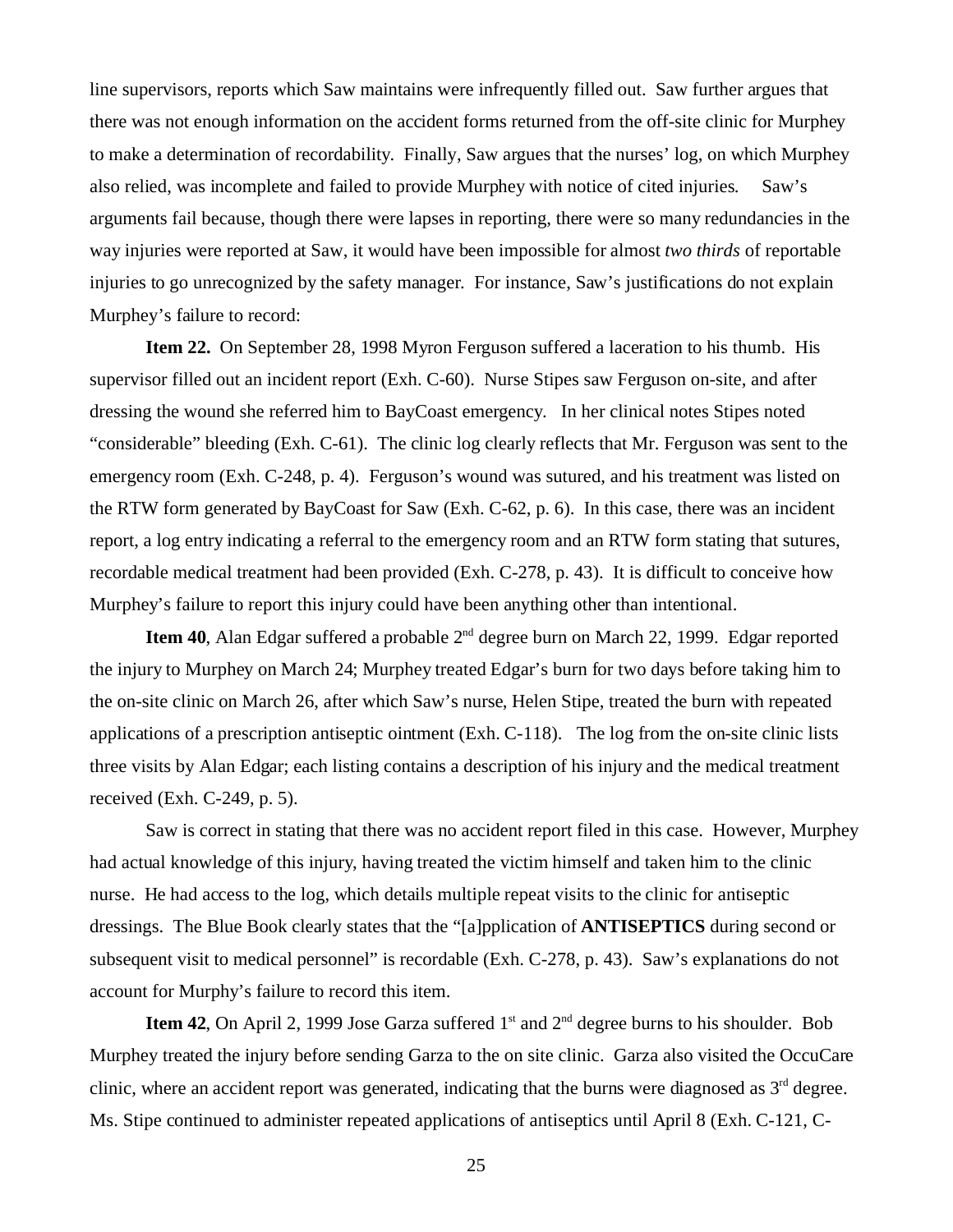122). Five separate visits to the on site clinic are listed in the clinic log; the record of each visit includes a description of the injury and the treatment administered (Exh. C-249, p. 6).

As in item 40, Murphey was shown to have actual knowledge of the unrecorded injury. Although the Blue Book clearly states that the "[a]pplication of **ANTISEPTICS** during second or subsequent visit to medical personnel" is recordable (Exh. C-278, p. 43), Murphey inexplicably failed to record this injury.

**Item 51.** On August 9, 1999 Reyes Garcia suffered a severe contusion to his right shin. Robert Murphey applied an ice pack to the site for 20 minutes before sending Garcia to the on-site clinic, where an additional ice pack was applied (Exh. C-142). After returning to work three days later, Garcia returned to the clinic no less than eight times for repeated treatments with ice and heat packs (Exh. C-142, C-249, p. 10). Each of the eight entries on the clinic log refers to both the shin injury and the treatment provided (Exh. C-249, p. 10).

Again, Murphey had first hand knowledge of the occurrence of this injury, and the nurses log clearly details the course of Mr. Garcia's treatment. The Blue Book clearly states that the "application of hot or cold **COMPRESS(ES)** during second or subsequent visit to medical personnel" is recordable medical treatment (Exh. C-278, p. 43). Yet Murphey failed to record this item.

The evidence establishes by a preponderance of the evidence that Murphey had actual knowledge of each of the clearly recordable injuries discussed above. This judge can only conclude that his failure to record these injuries was intentional. The Secretary made no attempt to prove that each of the cited items demonstrates such patent indicia of willfulness, and this judge declines to examine each instance for such evidence. Because the Secretary has alleged a single pattern of underreporting, this sampling of clearly recordable injuries, of which Murphey had first hand knowledge, and yet failed to record is material evidence that Saw engaged in a deliberate practice of underreporting.

Saw's intentional failure to record injuries sustained by temporary laborers is also evidence of an intentional practice of under-recording. Saw argues that its practice reflected its employees' good faith misinterpretation of the OSHA guidelines referring to temporary workers, and so cannot, as a matter of law, be found willful. However, though it is true that a finding of willfulness is not justified where the employer had a good faith opinion that the violative conditions conformed to the requirements of the cited standard, the Commission has held that the test of good faith for these purposes is an objective one. The employer's belief concerning a factual matter, or as here, concerning the interpretation of a standard, must have been reasonable under the circumstances. *Calang Corp.*, 14 BNA OSHC 1789, 1987-90 CCH OSHD ¶29,080 (No. 85-319, 1990). In this case it is abundantly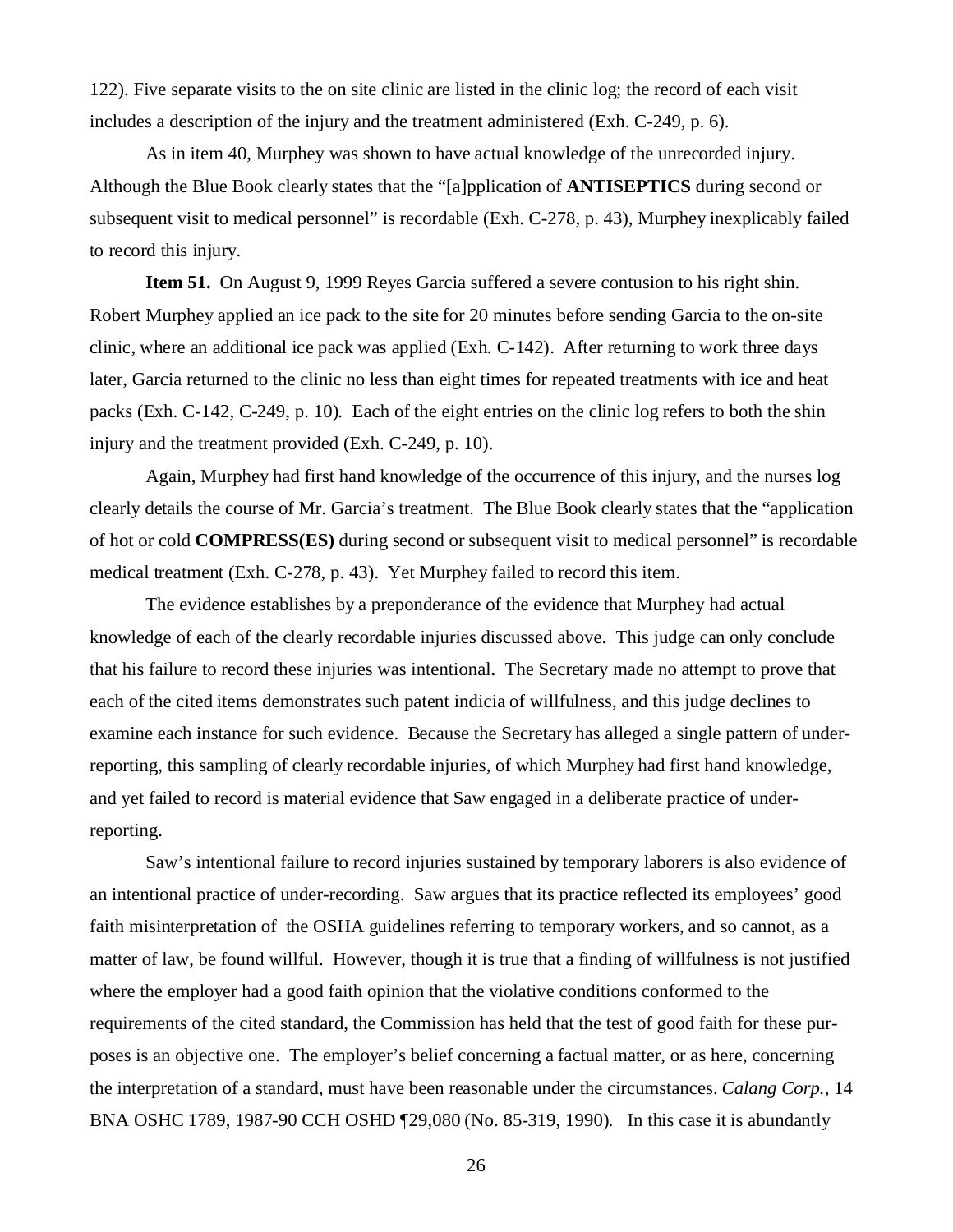clear that the temporary labor contractor with whom Saw dealt acted merely as a conduit to provide labor for Saw. Saw was responsible for the day-to-day direction of the employees' activities. According to the plain language of the Blue Book, Saw was the firm responsible for keeping the required OSHA injury and illness records. The fact that the temporary agency also recorded injuries sustained by its temporary workers did not affect Saw's duty under the standard. For Jones, who is an attorney, and who worked in the employee relations and compliance department at Brown & Root before joining Saw Pipes, to have interpreted the Blue Book in any other way is not only unreasonable, but incredible. Moreover, the record establishes that Jindal's safety manager, Craig Wetherington, was not only knowledgeable in safety and health matters but specifically told Jones that the supervising employer had a duty to record such injuries. Jones not only ignored Wetherington, but instructed him to continue under-reporting Jindal's injuries or risk losing his job. Wetherington's testimony describes Jones' dealings with Jindal's safety personnel, but is strong evidence of state of mind, and of his bad faith in dealing with OSHA. Finally, Robert Murphey's claim to have "missed" those portions of the OSHA forms that clearly instructed him to include temporary workers in his calculations is no more believable than Jones' misinterpretation of OSHA regulations and is not credited.

Lastly this judge finds that Jones' inexplicable change of Saw's SIC code to the code for boiler shops constitutes additional evidence of bad faith. After reading the relevant SIC definitions, this judge agrees that no reasonable person, and certainly not a professional with Jones' experience in safety and health, could have believed that 3443 was the applicable SIC for Saw. Even if Saw is correct in arguing that Jones could not have known that changing the SIC code would affect the likelihood of an OSHA inspection, the fact remains that Jones actually turned an OSHA inspector away in 1998 on grounds that OSHA had the wrong SIC code.

This judge credits the testimony of complainant's witnesses, Craig Wetherington and Carl Davis, both of whom concluded, based on their dealings with Gary Jones, that Saw was pursuing a course of conduct intended to reduce the number of injuries reported to OSHA. Those witnesses have no stake in the outcome of this matter, and this judge finds their testimony compelling. When viewed together with the percentage of unrecorded injuries occurring during the relevant time periods, and the clear recordability of a number of those injuries, this judge can only conclude that Saw's failure to report and under-reporting of injuries was part of a pattern of deliberate, *i.e.* willful conduct.

## **Penalty**

While the Secretary has often exercised her authority to group related violations and propose a single penalty for a number of related violations, she chose not to do so in this case. Rather the violations were assessed individually, at \$8,000.00 apiece, resulting in an aggregate penalty of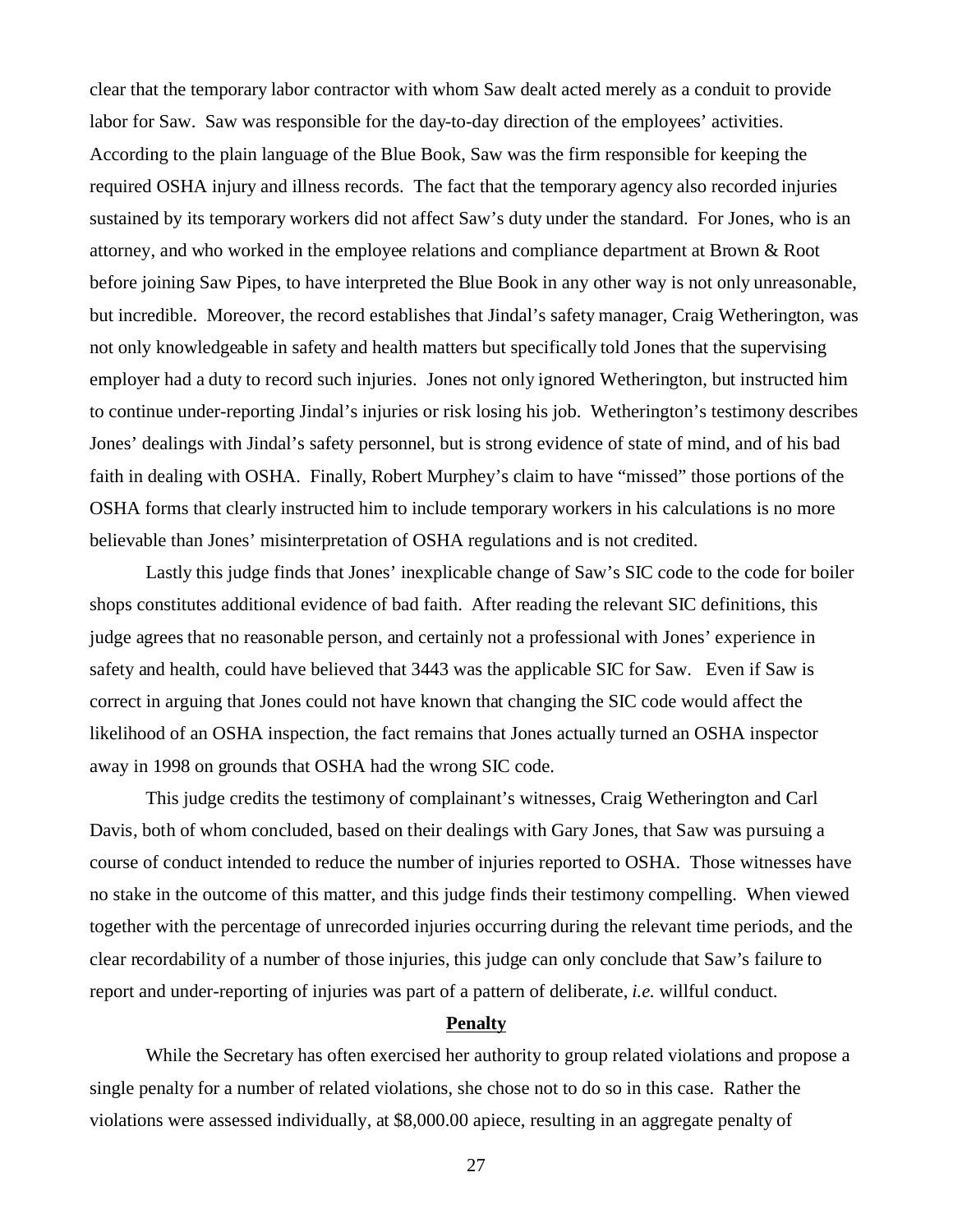\$536,000.00. While it is clear that the Secretary may propose multiple penalties for separate violations of the recordkeeping standard, Commission review of the proposed penalty is *de novo,* and the judge has discretion to assess a single penalty if deemed appropriate. *See, Pepperidge Farm, Inc.*, 17, BNA OSHC 1993, 1997 CCH OSHD ¶31,301; *citing, Miniature Nut and Screw Corp.* 17 BNA OSHC 1557, 1996 CCH OSHD ¶30,986 (No. 93-2535, 1996).

Complainant's departure from grouping similar violations results in an aggregate penalty that is disproportionate to the violation and overstates its gravity. The record demonstrates that Complainant did not base the gravity of Saw's under-reporting on the severity of the actual unreported injuries, which consist mainly of minor burns, contusions and foreign bodies in the eye. Rather Complainant argues that the gravity of the violation was high because Saw attempted to avoid inspections by falsely reducing its LWDII. However, the record does not clearly establish that Saw would actually have been inspected had it reported all injuries. A review of the safety violations, which, unlike record keeping violations, pose actual safety hazards to affected employees, does not indicate that this employer was attempting to cover up serious safety hazards by deferring OSHA inspections. In fact, for safety violations found at Saw's facility during the July 2000 inspection, OSHA proposed penalties of only \$82,000.00, less than 16% of the penalties assessed for the record keeping violations.

In addition, at the hearing Complainant advanced the theory that Saw engaged in a single pattern and practice of willful non-reporting. Complainant argues that having generally established such a pattern, it follows that all unrecorded and under-recorded violations were willful. Complainant made no attempt to prove that Saw willfully failed to record each individual injury. The evidentiary path chosen by Complainant was considerably less onerous than showing willfulness in each and every instance. While choosing to make a single showing of a pattern and practice of under-reporting, Complainant nevertheless seeks to have each instance of under-reporting assessed individually, as though she had proved that Saw possessed a willful state of mind in each instance.

Taking these factors into account, I find that a more appropriate penalty would be reached by grouping all record keeping instances into a single violation with a single penalty.

While the individual injuries Saw failed to record were not serious, and though Saw did not appear to be shielding a large number of safety violations by under reporting, the gravity of Respondent's under-reporting was nonetheless high. In this case, Saw crossed the line from simple non reporting to attempting to influence work restrictions ordered by Dr. Davis. Work restrictions not only make an injury reportable, but, more fundamentally, are physician's orders that embody medical treatment, containing orders necessary for the patient's recovery. To urge a physician to limit or refrain from issuing work restrictions interferes with the patient's medical treatment and intrudes on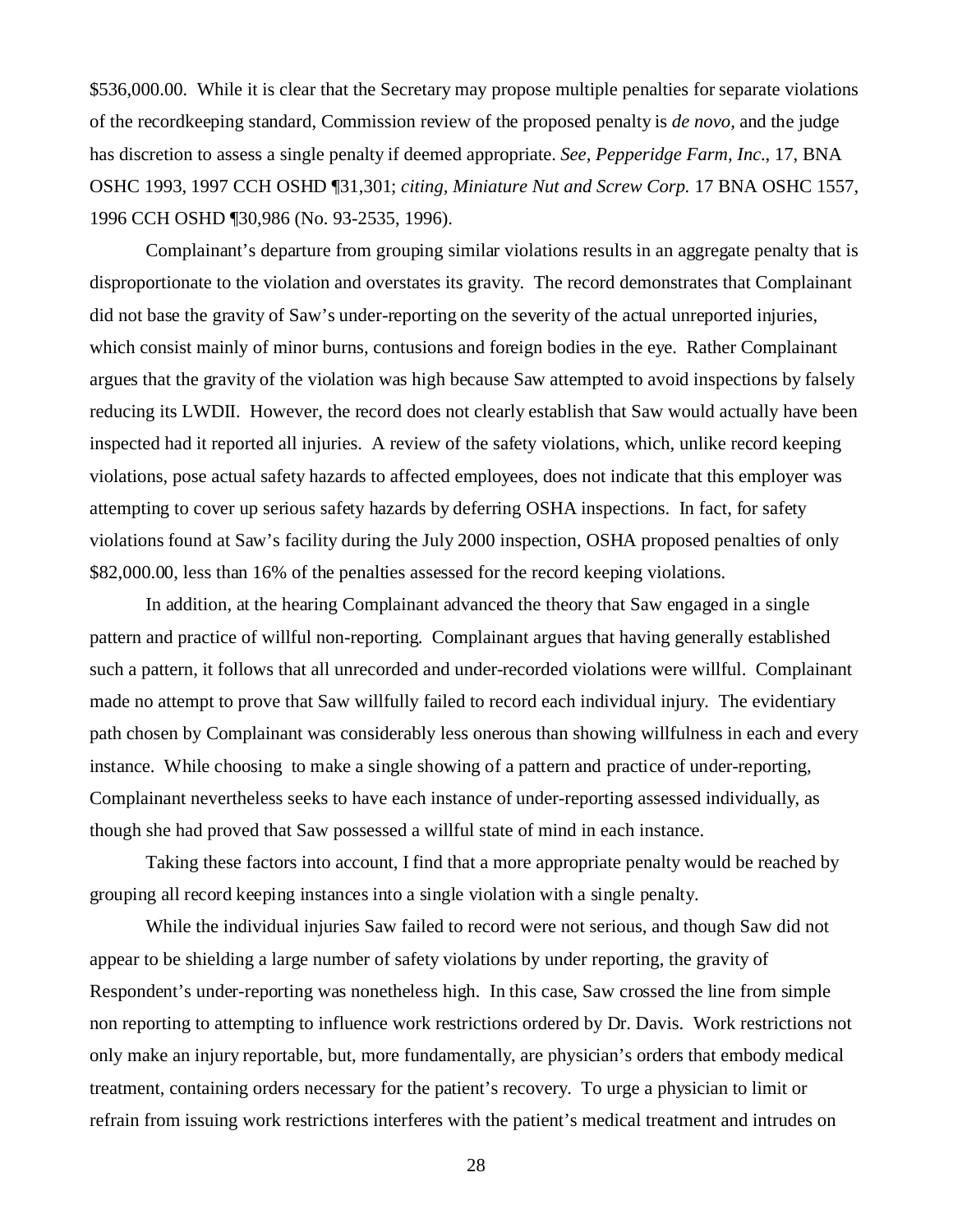<span id="page-30-0"></span>the doctor/patient relationship. Saw, through Gary Jones, attempted to influence medical treatment to shield itself from inspections. I do not find it relevant that Dr. Davis did not yield to Saw's pressure, or that specific employees were not identified. I find that the gravity of this violation is, therefore, high and the statutory maximum penalty of \$70,000.00 is appropriate.

# **ORDER**

- 1. Wilful citation 1, items 1 through 16, alleging violation of §1904.2(a), are AFFIRMED.
- 2. Citation 1, item 17, alleging violation of §1904.2(a), is VACATED.
- 3. Wilful citation 1, items 18 through 20, alleging violation of §1904.2(a), are AFFIRMED.
- 4. Citation 1, item 21, alleging violation of §1904.2(a), is VACATED.
- 5. Wilful citation 1, item 22, alleging violation of  $\S 1904.2(a)$ , is AFFIRMED.
- 6. Citation 1, item 23, alleging violation of §1904.2(a), is VACATED.
- 7. Wilful citation 1, items 24 through 26, alleging violation of §1904.2(a), are AFFIRMED.
- 8. Citation 1, item 27, alleging violation of §1904.2(a), is VACATED.
- 9. Wilful citation 1, item 28, alleging violation of  $\S 1904.2(a)$ , is AFFIRMED.
- 10. Citation 1, item 29, alleging violation of §1904.2(a), is VACATED.
- 11. Wilful citation 1, items 30 through 33, alleging violation of §1904.2(a), are AFFIRMED.
- 12. Citation 1, item 34, alleging violation of §1904.2(a), is VACATED.
- 13. Wilful citation 1, items 35 through 43, alleging violation of §1904.2(a), are AFFIRMED.
- 14. Citation 1, item 44 alleging violation of §1904.2(a), is VACATED.
- 15. Wilful citation 1, items 45 through 62, alleging violation of §1904.2(a), are AFFIRMED.
- 16. Citation 1, item 63, alleging violation of §1904.2(a), is VACATED.
- 17. Wilful citation 1, items 64 through 66, alleging violation of §1904.2(a), are AFFIRMED.
- 18. Wilful citation 1, item 67(1) through 67(7) alleging violation of §1904.2(a), are AFFIRMED.
- 19. Citation 1, item 67(8), alleging violation of §1904.2(a), is VACATED.
- 20. Wilful citation 1, items 67(9) through 67(14), alleging violation of  $$1904.2(a)$ , are AFFIRMED.
- 21. Citation 1, items  $67(15)$  and  $67(16)$  alleging violation of §1904.2(a), are VACATED.
- 22. The violations affirmed are combined for purposes of assessing a penalty. A single penalty of \$70,000.00 is ASSESSED.